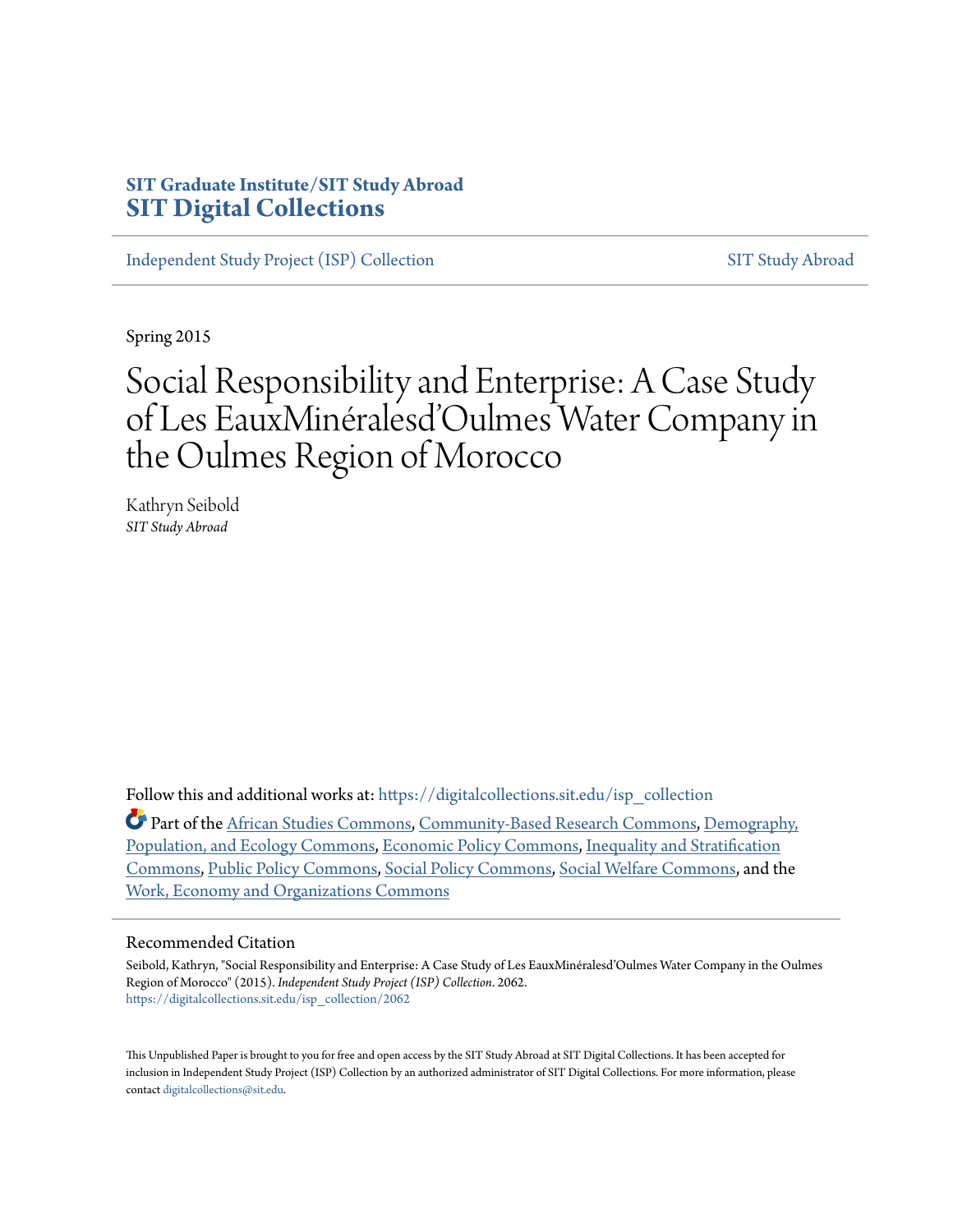Social Responsibility and Enterprise: A Case Study of Les EauxMinéralesd'Oulmes Water Company in the Oulmes Region of Morocco

Kathryn Seibold

Academic Director: TaiebBelghazi

Project Advisor: TibariBouasla

Colby College

Global Studies and Government

Oulmes, Morocco

Submitted in partial fulfillment of the requirement for MOR, SIT

Abroad, Spring 2015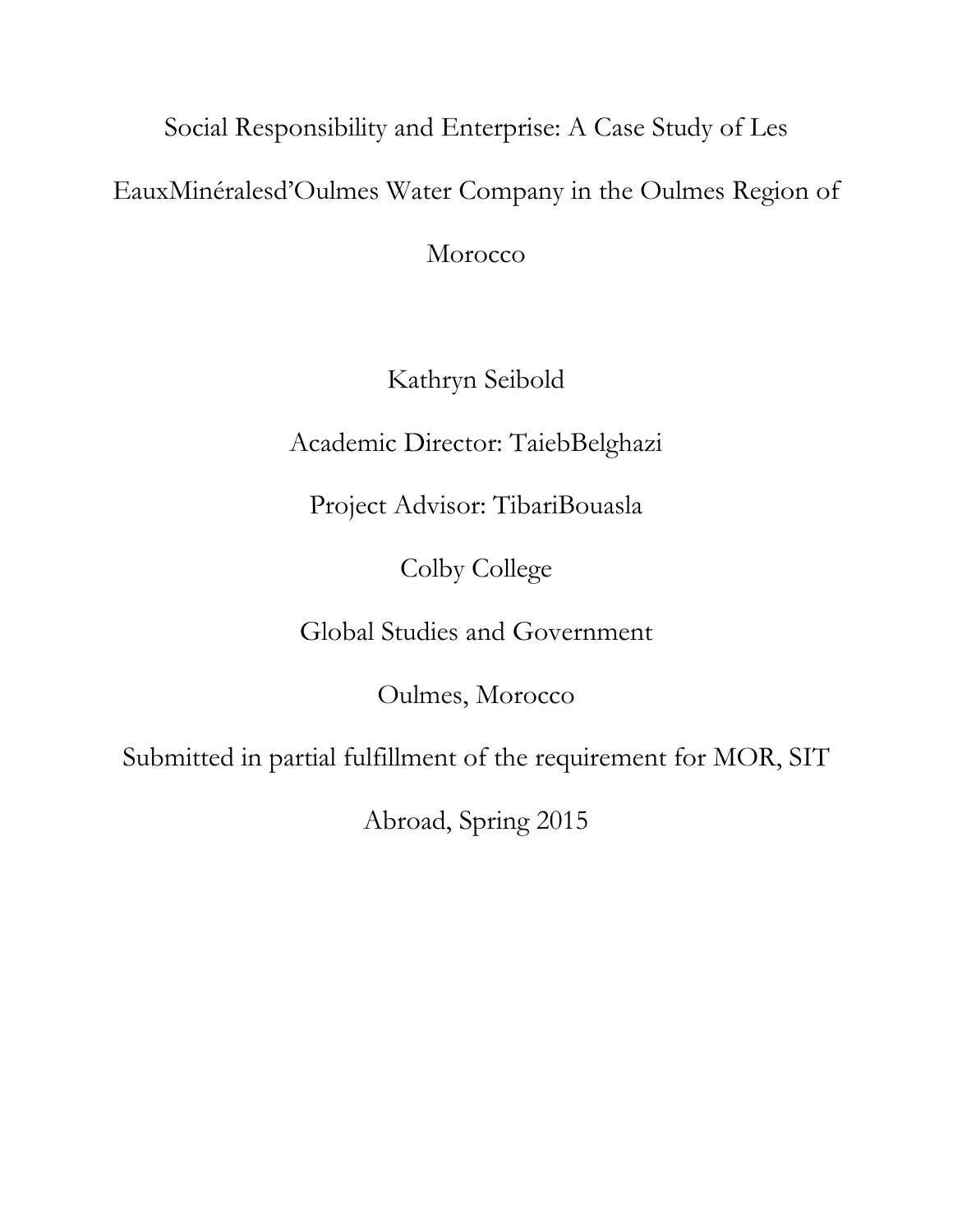## Abstract:

As Morocco continues its development efforts, one of the most visible disparities that remains is the divide between urban and rural development. Oulmes, a small town of under 10,000 people in the Khemisset province, is home to Les

EauxMinéralesd'Oulmes, one of the wealthiest corporations in Morocco. While this would initially seem to be a major distinction in terms of opportunity for development, the area's economy is primarily agriculturally driven, and by most indicators remains relatively poor. Les EauxMineralesd'Oulmes has a history of strained relations with the surrounding community following a 1999 strike of local workers. This project focuses on this relationship between Les EauxMineralesd'Oulmes and its surrounding Oulmes area by examining Les EauxMineralesd'Oulmes' community intervention programs and conducting interviews to gain an understanding of local perceptions of the company and its policies. Through a series of interviews and discussions with both Oulmes citizens and individuals connected with Les EauxMineralesd'Oulmes, my research considers the evolving relationship between the corporation, local officials, and residents surrounding the factory and the implications of this connection for the future of Oulmes.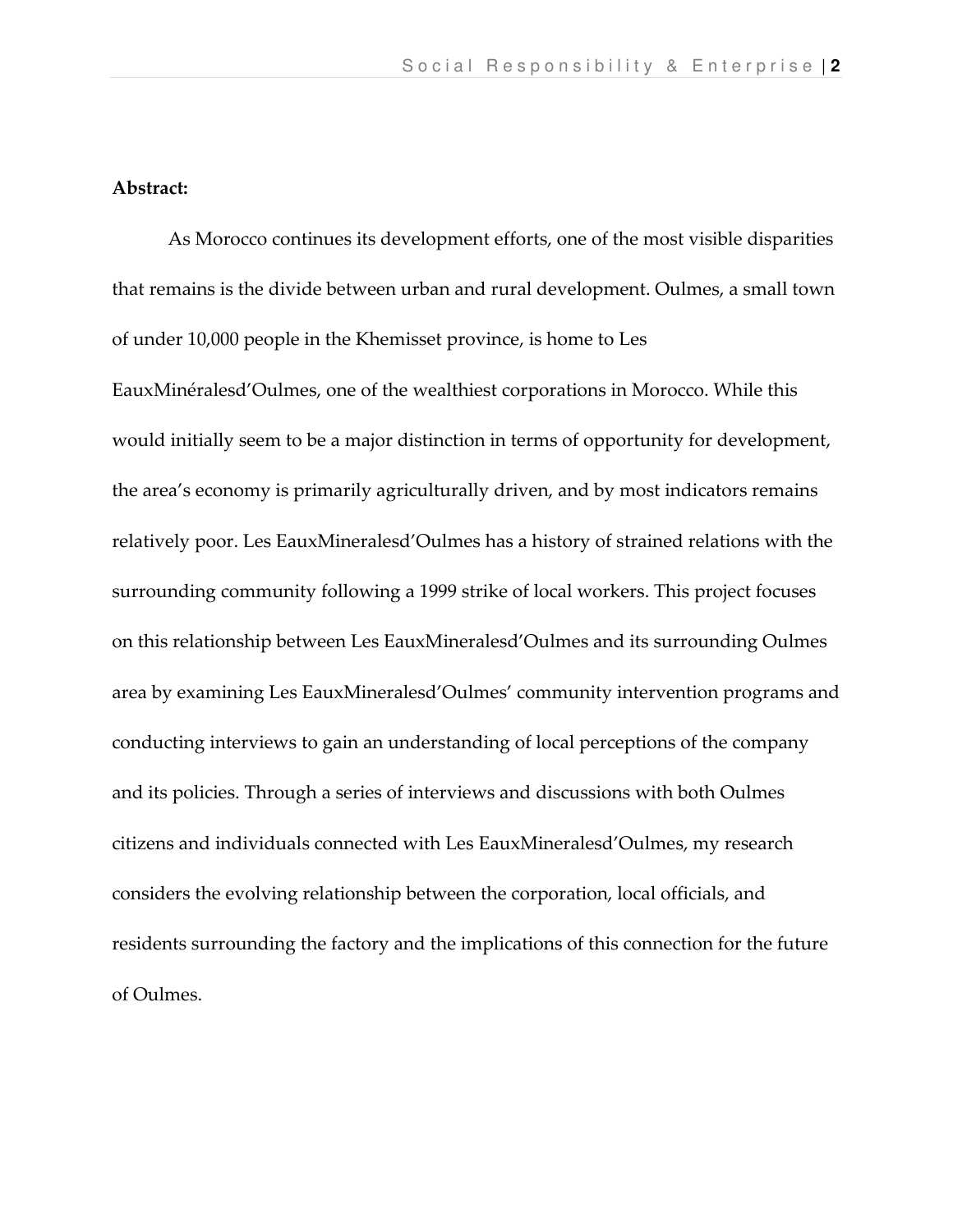Key Words: Development Studies, Industrial and Labor Relations, Public and Social Welfare

### Acknowledgements:

This project would not have been possible without the assistance of several very hardworking individuals. Firstly, I would like to thank TaiebBelghazi and TibariBouasla, the academic director for SIT Multiculturalism and Human Rights and my ISP advisor, respectively. I would not have been able to define and hone my topic without their knowledge and advice. Thank you to NawalChaib and all the staff at the Center for Cross-Cultural Learning for their help in ensuring that this project was logistically possible. I would also like to thank my translator, Yattou, for not only arranging and translating my interviews, but for allowing me to stay as a guest in her home for nine days of my research period. I would also like thank Yattou's family for housing and feeding me during my stay in Oulmes. I would be remiss if I did not thank all of my interviewees, as without their insight and contributions this project would not have been possible. And, finally, I would like to thank my friends and classmates of SIT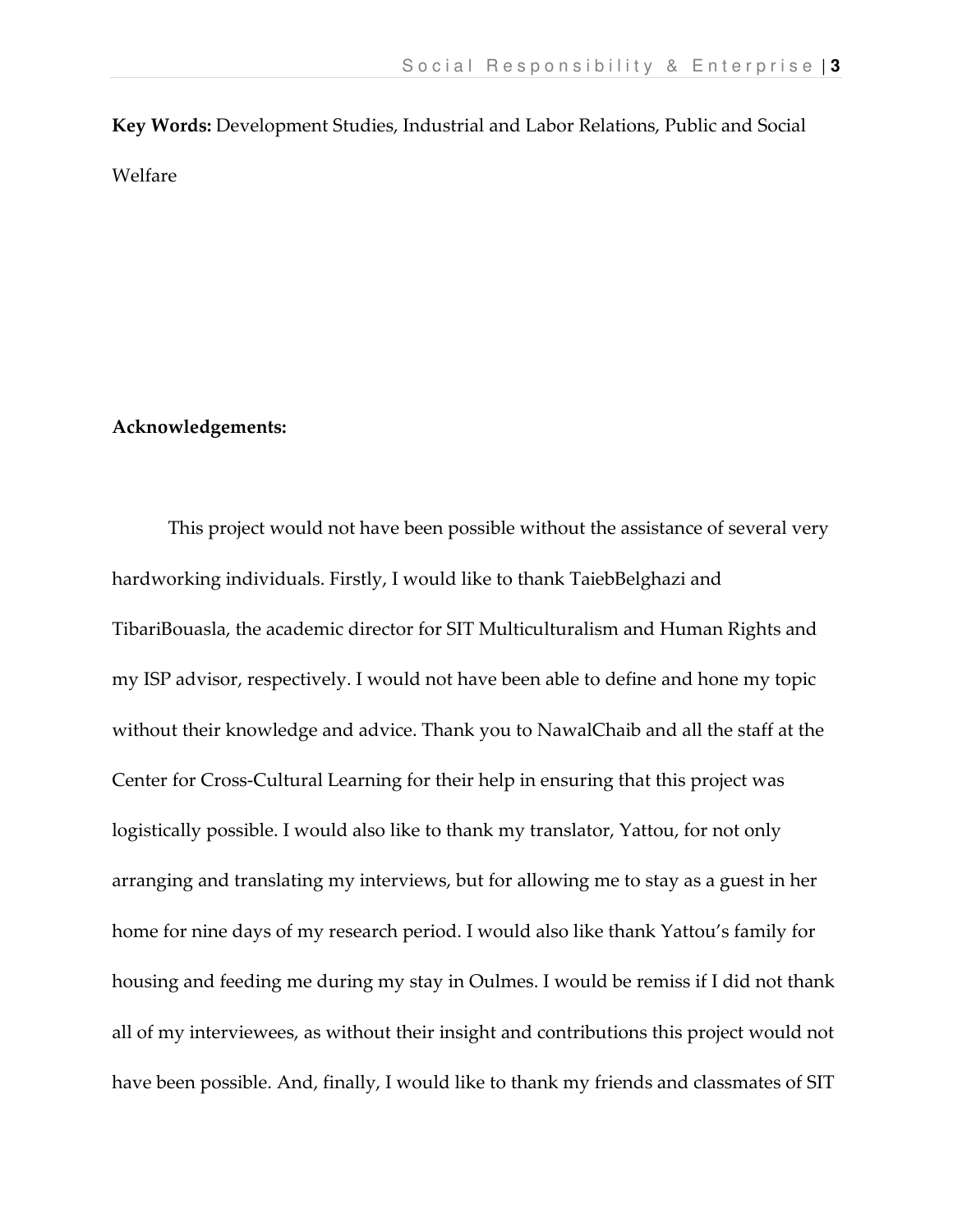MOR this semester, for keeping me sane and carrying me through this research period,

mostly figuratively.

# Table of Contents:

Introduction- Pg. 5

Background Information and Literature Review- Pg. 6

Methodology- Pg. 8

Presentation of Findings- Pg. 14

-Historical Context of Community Relations- Pg. 14

-Profile of Social Outreach Enterprises- Pg. 18

-Local Perceptions- Pg. 22

Conclusion- Pg. 25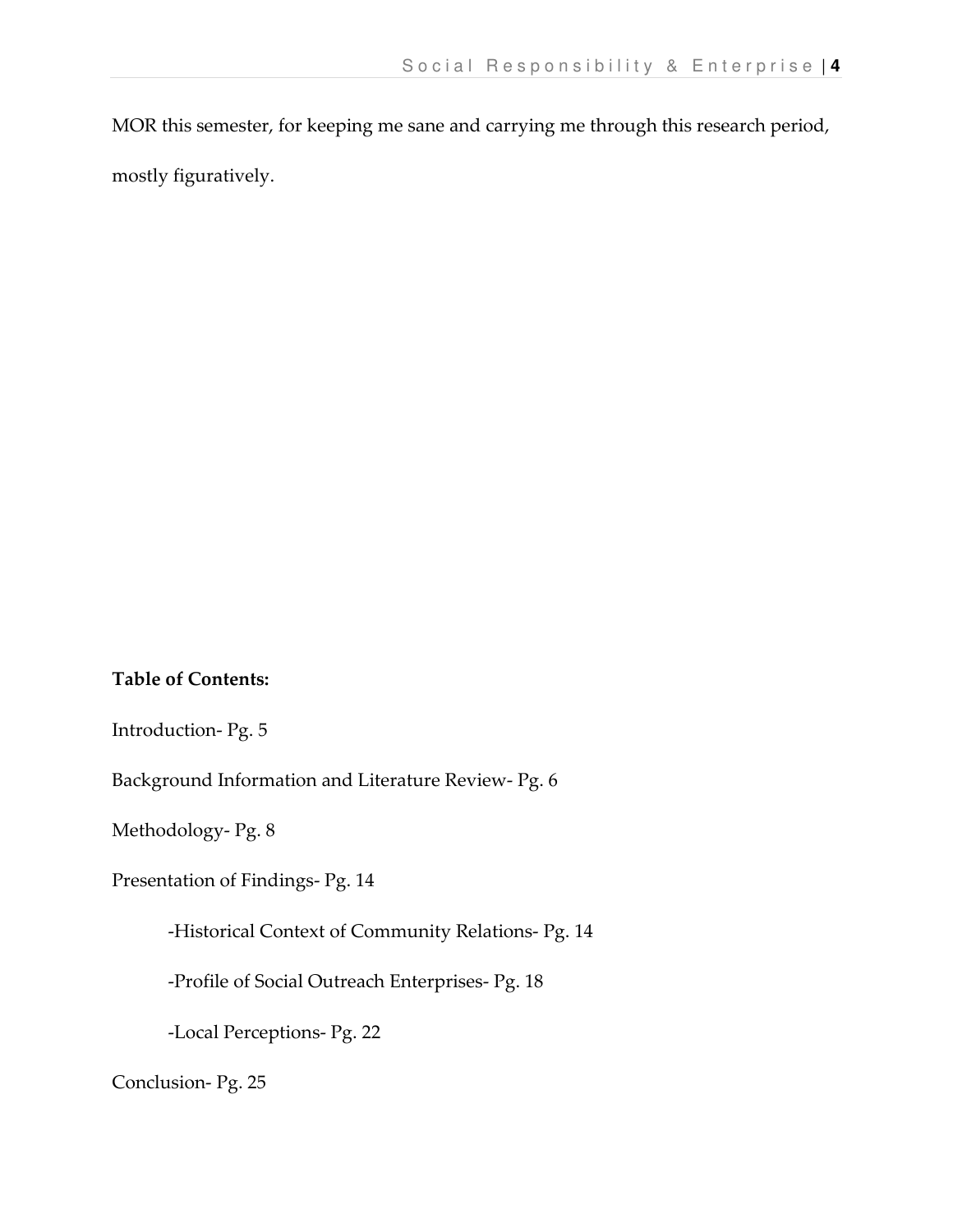Bibliography- Pg. 28

Introduction: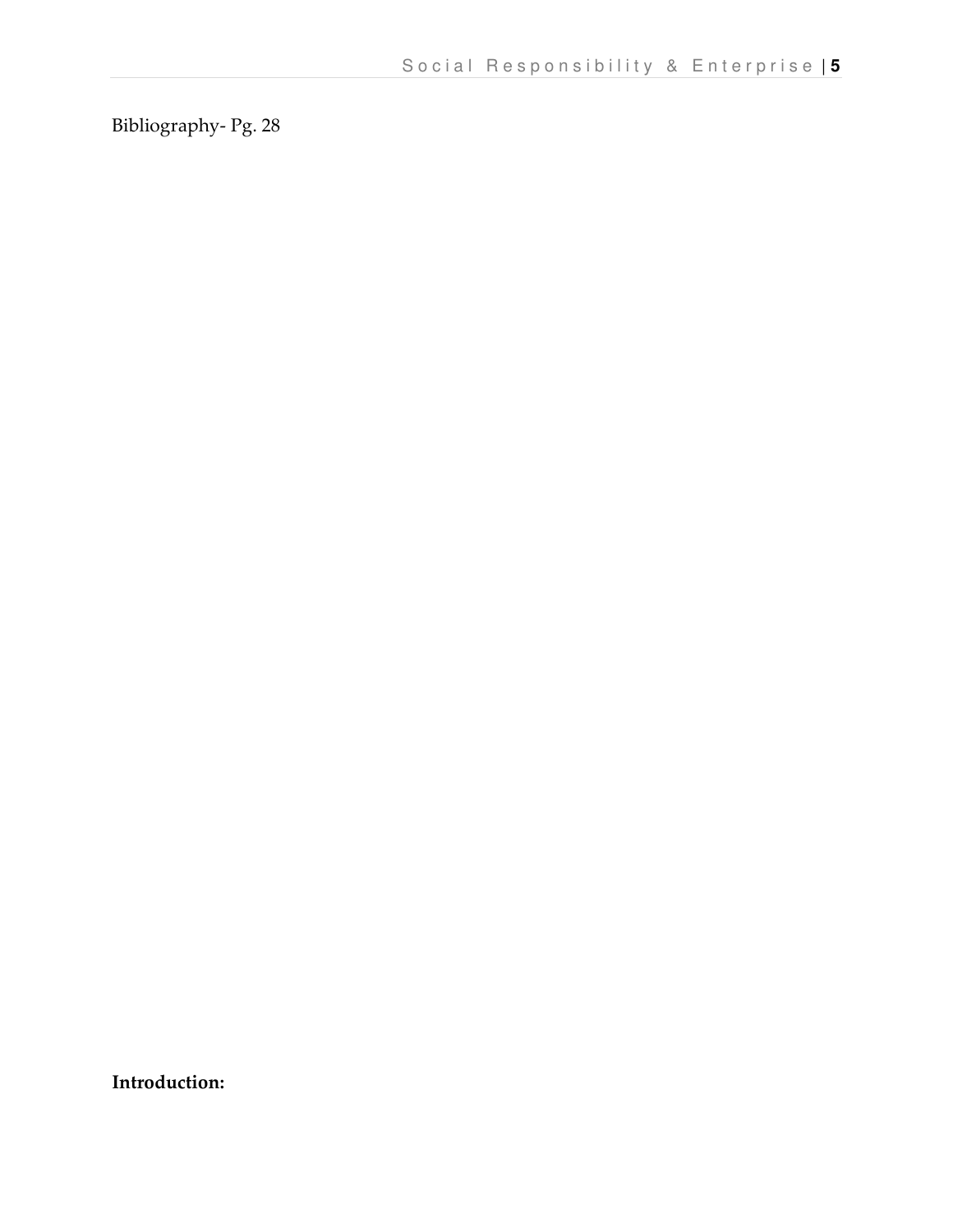Before I visited Oulmes for the first time, all I knew of it was that it was the hometown of Sidi Ali, a subsidiary water bottle brand of LES EAUX MINÉRALES D'OULMES. However, upon arriving in this small city,I was struck by the visible inequality between the company and the surrounding communities. Despite living on top of one of the most lucrative water sources in Morocco, the surrounding village remains relatively poor. The majority of the local economy is primarily agriculturally driven, and running water and electricity were only recently introduced to many of the homes in surrounding villages.

My curiosity surrounding the relationship between town and company was heightened when I learned that workers at the factory in Oulmes held a strike in 1999, and that now the majority of factory employees are sourced from other regions of Morocco. During my stay in Oulmes, I had the opportunity to visit the LES EAUX MINÉRALES D'OULMES factory as well as several businesses that were associated with the company. This made me curious about the degree to which the company's presence is accepted or integrated in the community, and I started to wonder whether residents felt that there was a positive relationship between themselves and LES EAUX MINÉRALES D'OULMES.

My initial curiosity grew into this project. I decided to examineLES EAUX MINÉRALES D'OULMES's efforts at corporate social responsibility, and how these programs are perceived by the local people. In what ways does LES EAUX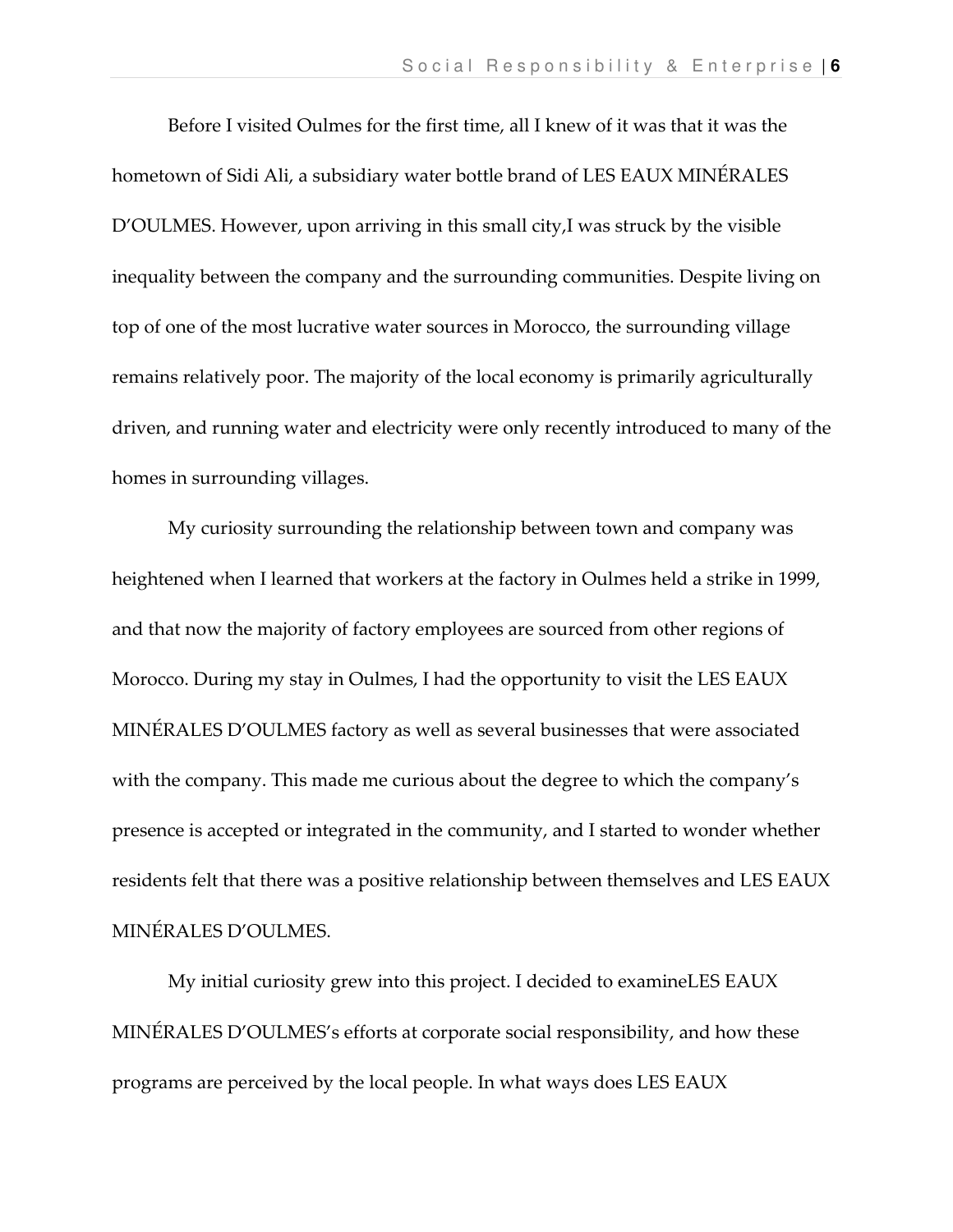MINÉRALES D'OULMES engage with the Oulmes community, and how do the members of this community feel about such efforts? This project seeks to begin to answer this question, and to determine the implications its answer may have for the future of relations between Oulmes and LES EAUX MINÉRALES D'OULMES. I will first present some background information on LES EAUX MINÉRALES D'OULMES and the region, as well as an outline of some of the previous literature on the subject of corporate social responsibility and on the Oulmes area itself. In the presentation of my findings, I begin with my understanding of the context of this tense relationship, as informed by my interviews with two men who were employees of the LES EAUX MINÉRALES D'OULMES factory prior to the 1999 strike. To identify and understand the community outreach programs undertaken by LES EAUX MINÉRALES D'OULMES, I then present an overview of each separate social responsibility enterprise and their role within the community and their relationship with LES EAUX MINÉRALES D'OULMES. The most significant portion of my project consisted of meeting with individuals and a focus group of people from the greater Oulmes area in order to begin to define the perceptions of the company by the people that these programs are intended to benefit. As such, this will be the last section of my findings, and will be followed by my analysis of the interview and focus group data that I collected over the past three weeks.

#### Background Information and Literature Review: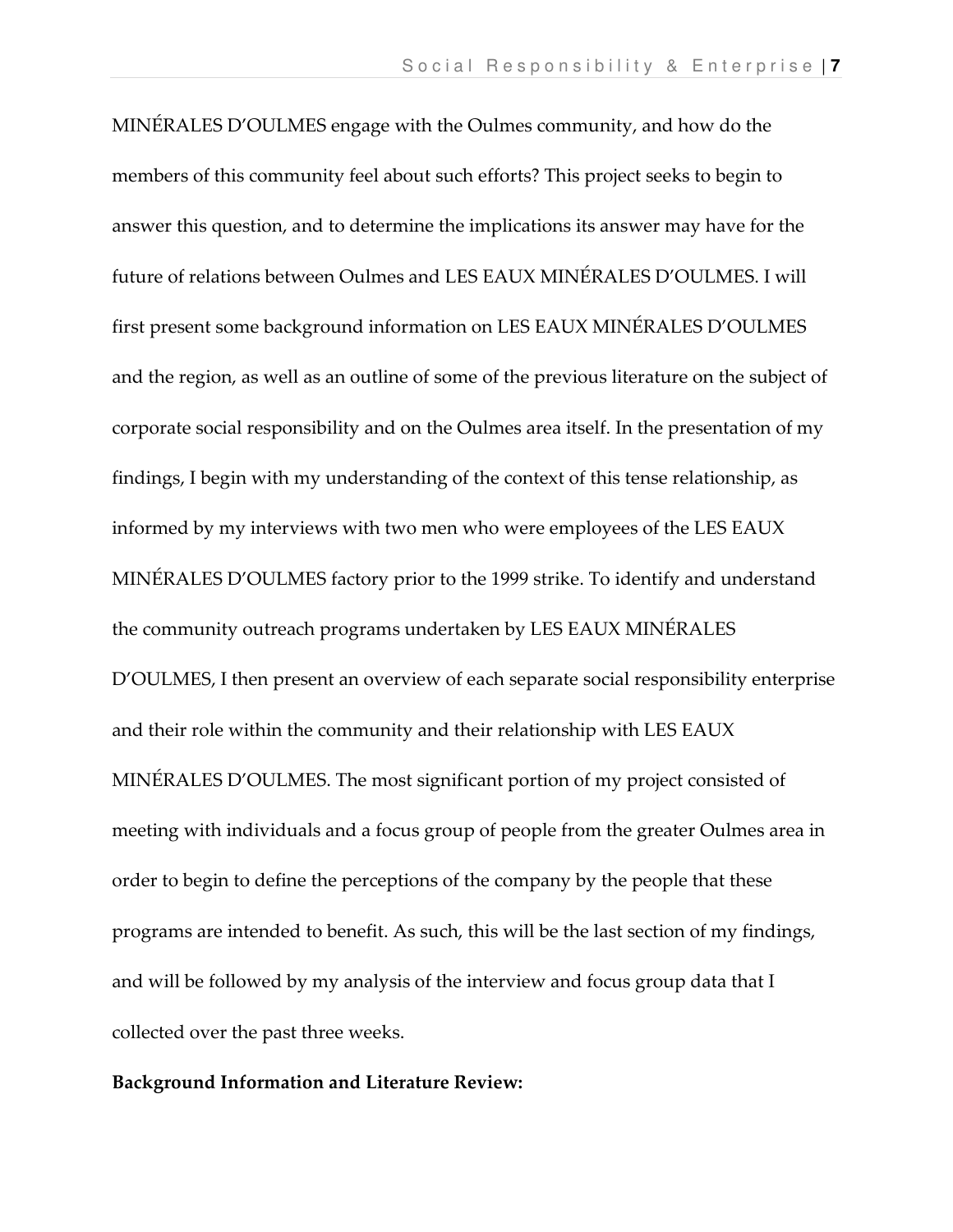Les EauxMineralesd'Oulmes was founded in 1933 by French businessmen on the LallaHaya source outside of Oulmes. Although it was controlled by the French until 1972,Feu AbdelkaderBensalah is credited as the founder of the company, and is hailed as a visionary leader of the company (Les EauxMinéralesd'Oulmes, 2015). Initially, only the Lalla Haya source was exploited by the company, but today Les EauxMineralesd'Oulmesexploits three natural springs in Oulmes; Lalla Haya (1934), HammouAguemguem (2009), and Sidi AliChérif (1978).Lalla Haya is the company's sparkling water source, while HammouAguemguem and Sidi Ali Chérif are still water sources (Prospectus Summary, 2013).Lalla Haya and Sidi Ali Chérifsprings are named for local saints. The Tarmilat factory produces between 1.5 and 2 million bottles of water per day, depending upon the time of year (Factory tour, March 12, 2015).Les EauxMineralesd'Oulmes is also a part of a larger holding group, Holmarcom. Holmarcom is the parent company of several large enterprises in Morocco across many industries and specializations.

In order to frame my research, it also seems prudent to examine previous literature and theory on corporate responsibility and water source ownership in Morocco. As this research is a case study of an individual company, there are a number of generalized thematic topics relevant to my subject that have received substantial attention in the past. There has been a wealth of literature on the concept of corporate social responsibility (CSR), both theoretically and in practice. It is difficult to choose one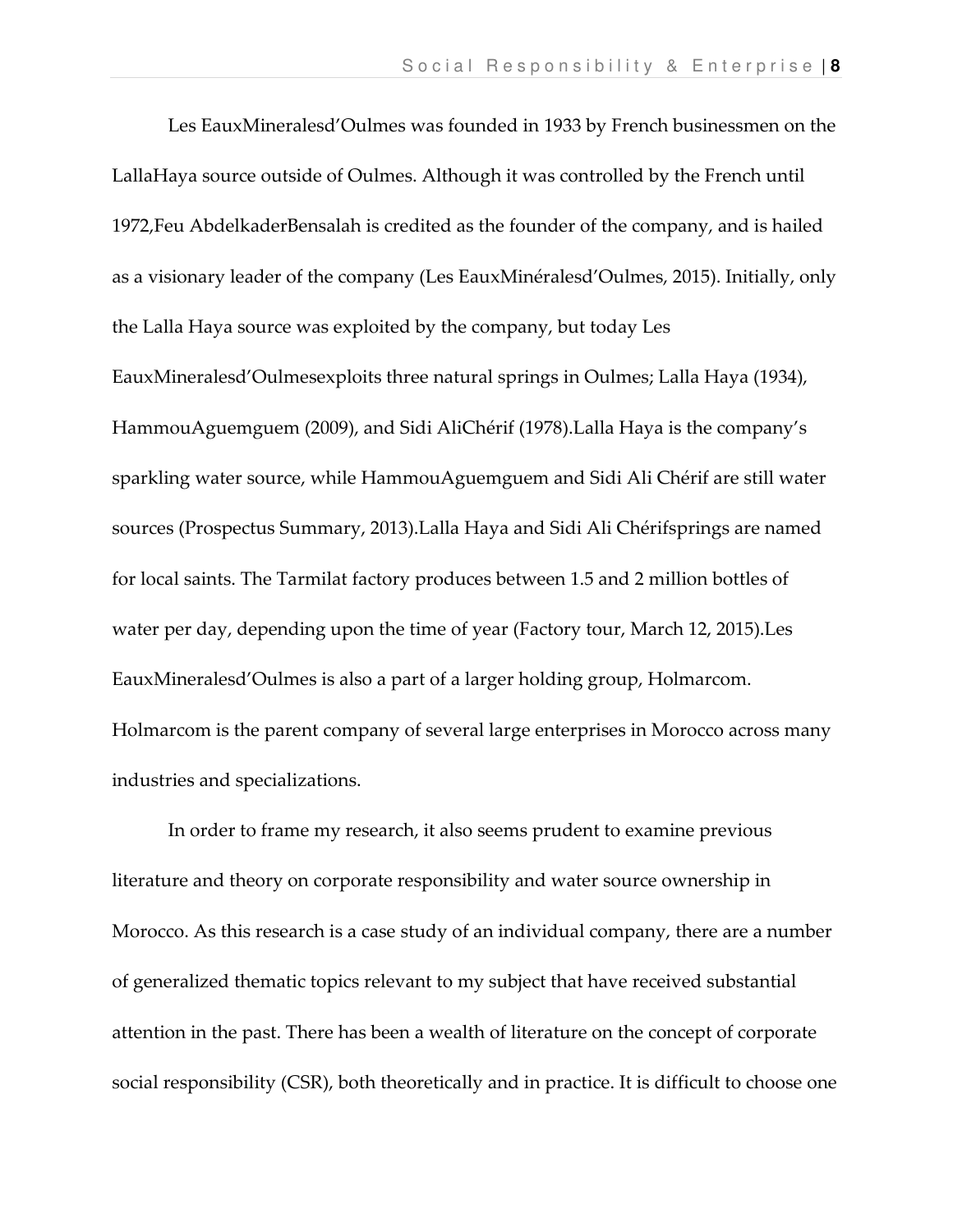definition for corporate responsibility, as it takes many forms and often differs from company to company. A 1979 article by Archie Carroll gives a very broad understanding that "the social responsibility of business encompasses the economic, legal, ethical, and discretionary expectations that society has of organizations at a given point in time," and defines a framework within which a corporation can take socially responsible actions, which he denotes as corporate social responsiveness (1979). Other authors have considered the motivation behind corporate responsibility programs, including legal, ethical, and social dimensions of reasoning (Panwar, Rinne, Hansen, &Juslin 2006). One major deficiency in the current literature on corporate social responsibility programs is the lack of diverse case studies. The globalized economy created "an increase in the scale of the social impact of business," and as such it should follow that more globally-focused literature be produced on the subject (Uyan-Atay, 2014).

 It is also important to consider previous research that has been undertaken specifically on LES EAUX MINÉRALES D'OULMES. The majority of previous literature on this company has to do with the hydrogeological composition of the area (Wildemeersch et.al. 2010), or the geochemical composition of the thermal waters of the sources exploited by LES EAUX MINÉRALES D'OULMES (Cidu&Bahaj 2000). I was unable to find any academic literature on the labor composition or history of the company. This situates my project in a unique position; not only does it concern a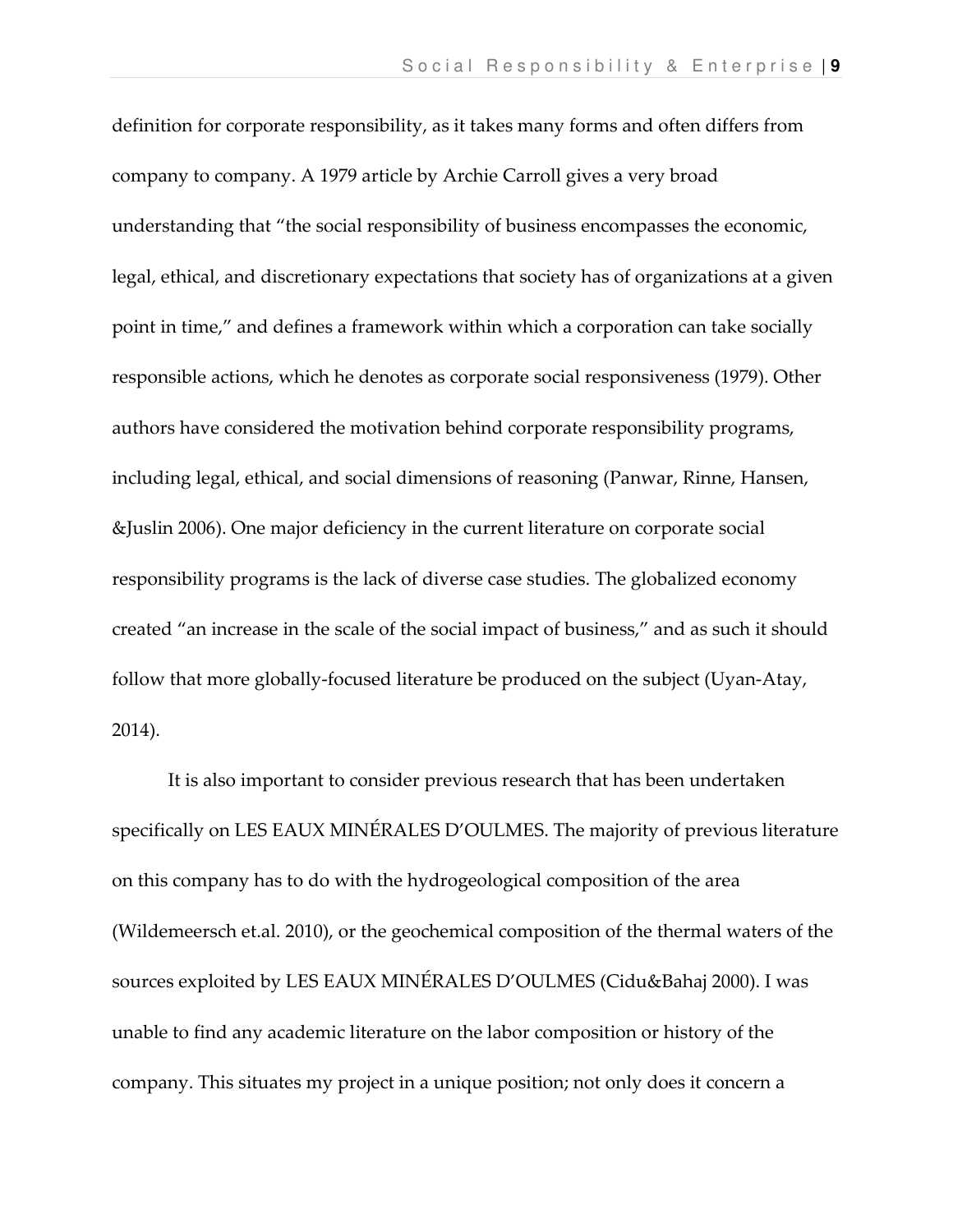particular case study that has not been fully addressed before, but also examines corporate social responsibility in an area of the world that has been lacking in this type of literature up to this point. My consideration of this company's community engagement will hopefully provide an interesting and useful addition to the existent literature on corporate social responsibility in the Middle East and North Africa.

#### Methodology:

In order to obtain the types of interviews necessary for this research project, I spent nine days in Tarmilat, the village outside of Oulmes in which Les EauxMineralesd'Oulmes' factory is located.I lived with the family of my translator, who also helped connect me with the people I hoped to interview. I chose to conduct interviews and a focus group because my project seeks to measure individual perceptions, but also requires more individualized knowledge and opinions to give it a more balanced perspective. All but one of my interviews were conducted with the help of a translator, and as such I relied very heavily on the information she provided about the responses of my interviewees. She did not translate the exact words of each interview subject, but instead listened to their answers and gave me a general summary of their thoughts in English. My focus group proved especially difficult for my translator, as it was impossible to translate each contribution when more than one participant spoke at once. When this happened, my translator gave me a very general overview of what they were discussing, but was not always specific about which people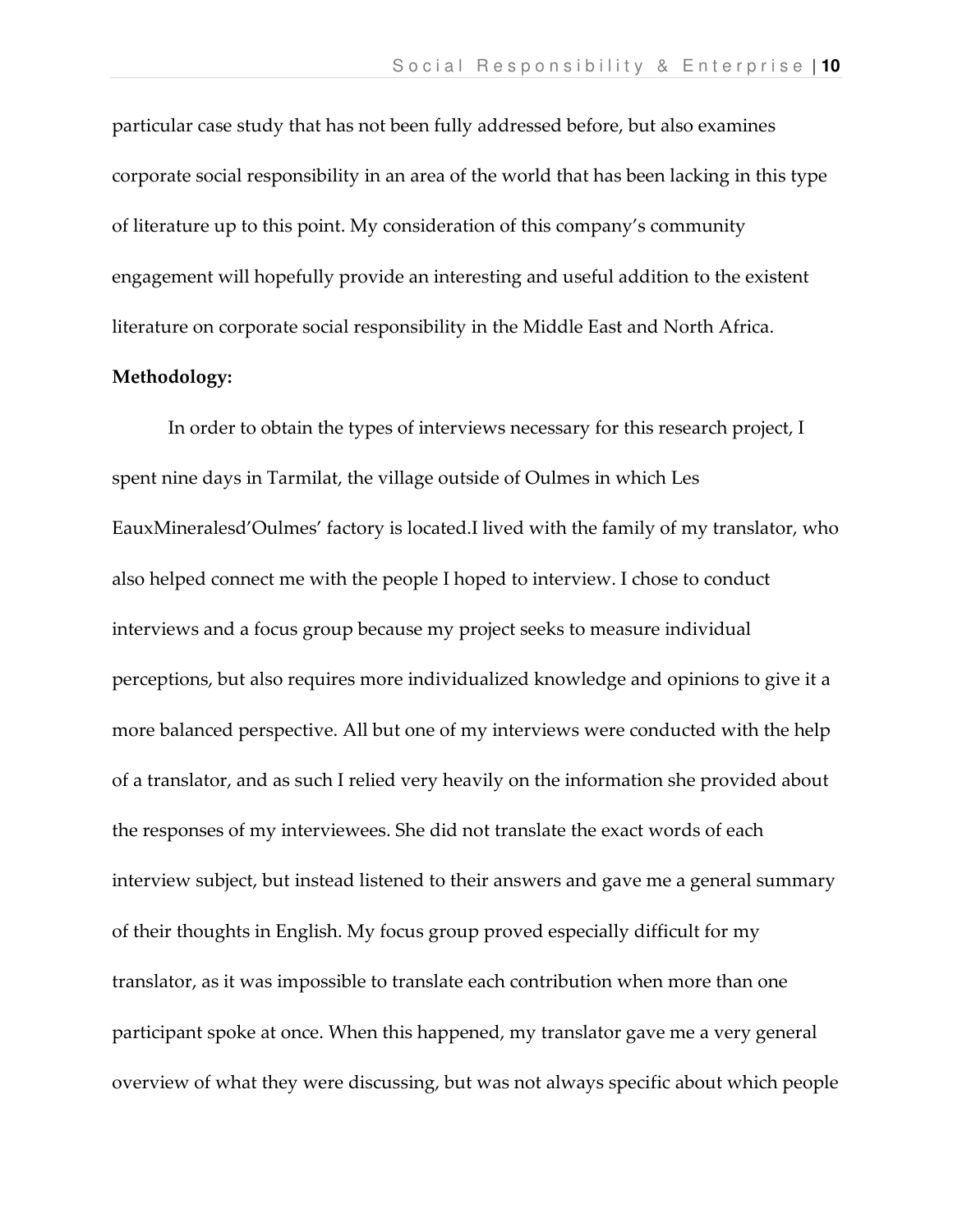took each side of an argument. Despite this limitation, I believe I was still able to understand the nuances of each interview, and did not lose the most important aspects of my interviewees' answers in the process of translation.

Although I was able to find a translator to help me to bridge the language gap, it should also be said that language bias definitely figured into the research I was able to produce. Although I can understand a fair amount of French, and am beginning to learn Arabic, I am not proficient enough in either of these languages to either conduct a nuanced interview or read a detailed article or source written in French or Arabic. Due to this bias inherent in my lack of fluency in another language, I was somewhat limited to English language sources, with a few exceptions where I was able to translate some French language sources.

Initially, I intended to begin my research by interviewing an official at the Tarmilat factory in order to gain a better understanding of the official views of the company in relation to its social responsibility programs prior to actually speaking with representatives of these programs. I assumed that the easiest person to speak to would be the man who had given me a tour of the factory previously, and seemed fairly comfortable speaking candidly about the factory's relationship with the local Oulmes population. However, upon arriving in Oulmes, it became clear that this interview would not come as easily as I had hoped. My translator, Yattou, reached out to the man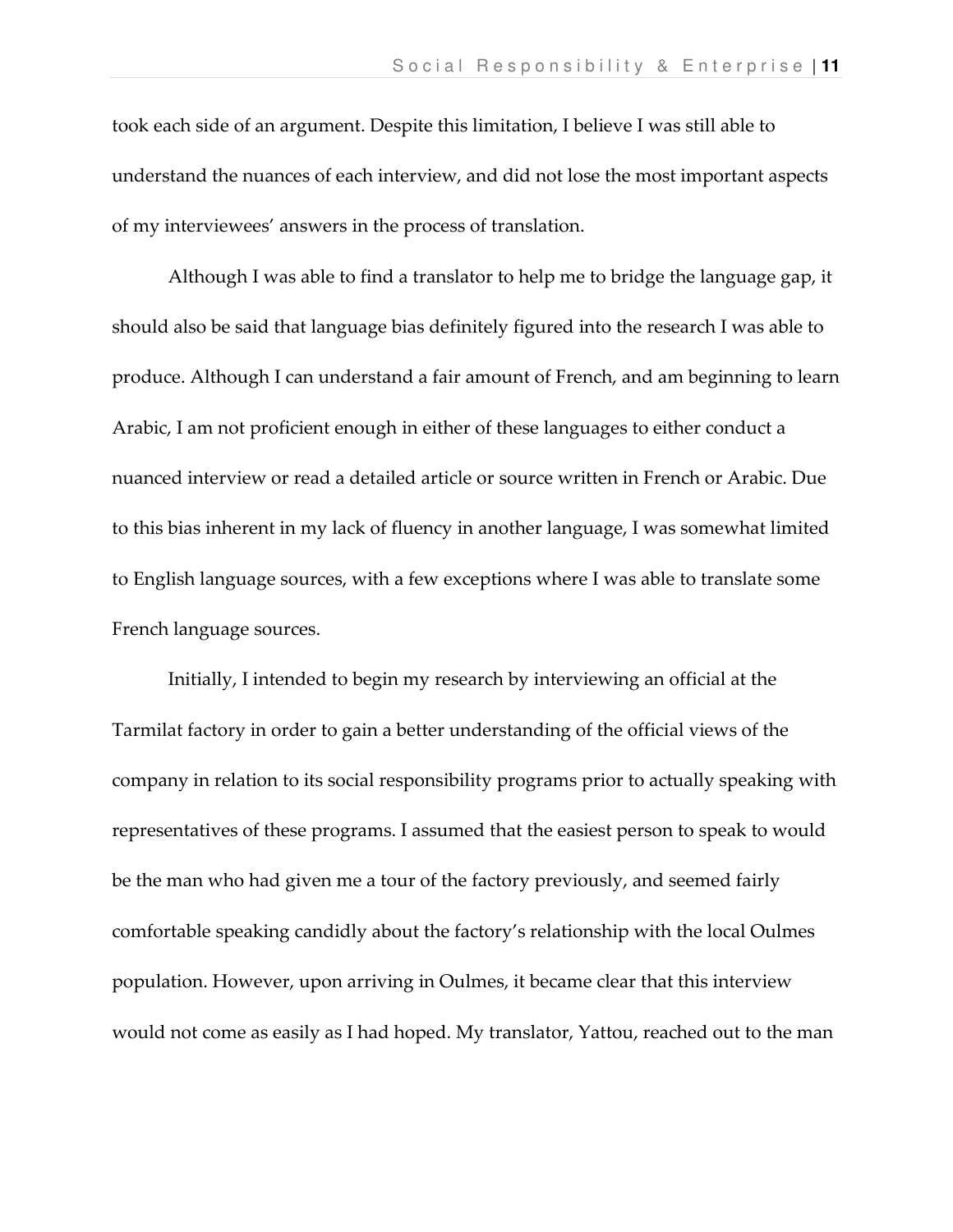I wanted to speak with, Ibrahim<sup>1</sup>, in order to schedule an interview. At first, Ibrahim agreed to meet with me, but when Yattou called him again to confirm our meeting time and place, he would not return her calls, and later refused to meet with me. We later saw Ibrahim at the Hotel des Thermes, where I was conducting an interview, and he told Yattou that he was afraid to speak to me here. As he still did not want to speak to me, I cannot do anything but infer what that might have meant, but, at least in some capacity, Ibrahim was uncomfortable speaking to me about the company he worked for in the presence of other people who were affiliated with the company.

Due to my difficulties scheduling an interview with a representative from the company, I was forced to change my original plan, and interviewed representatives of three of Les EauxMineralesd'Oulmes' social outreach programs first. I completed interviews with the director of Les EauxMineralesd'Oulmes' Al-Man Baa School, a representative of a farm owned by Holmarcom, and the director of the Hotel des Thermes. To get the perspective of a person currently affiliated with the company, I spoke with a laboratory supervisor, electrical engineer, and the source manager from LES EAUX MINÉRALES D'OULMES's factory in Tarmilat and asked them the same questions I had intended to ask Ibrahim.

My project also rests on a very heated history between the Oulmes community and the factory following the 1999 workers' strike, and as such I wanted to ensure that I

 $\overline{1}$ 

<sup>&</sup>lt;sup>1</sup> Name has been changed to maintain anonymity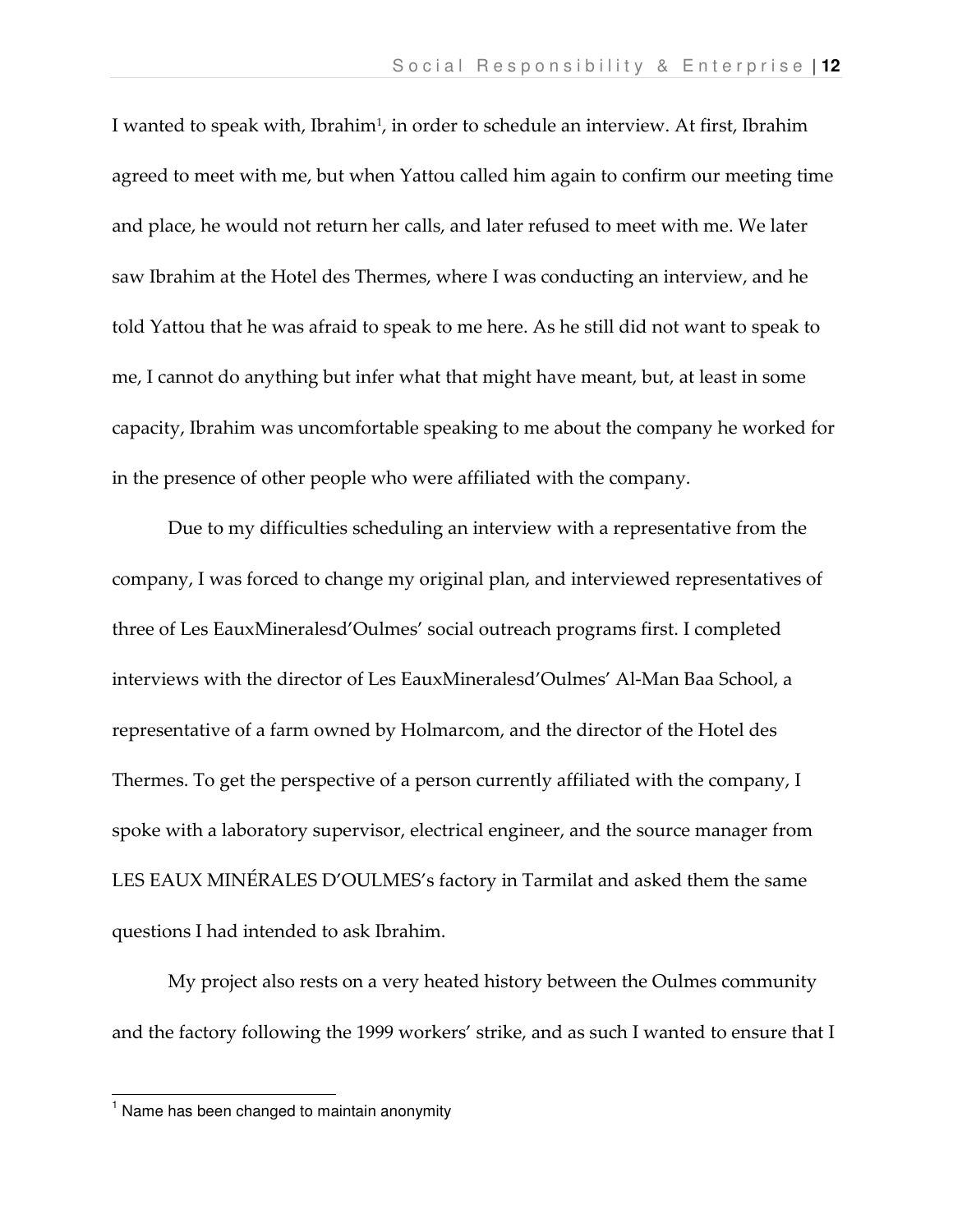took a holistic vision of this past into account when writing my paper. To cover this perspective, I spoke with two former employees of the TarmilatLES EAUX MINÉRALES D'OULMES factory who were still engaged with the company when the strike began in 1998 and 1999. One man continued to work throughout the strike and retired last year in 2014, while the other was actively involved in the strike and did not return to work at the factory after the strike's end. I chose to interview two such men because they were able to offer two different experiences with the same event, and therefore two different viewpoints from which to view the company and its relationship with the community today.

The last part of my research in Oulmes was my focus group. My original plan was to have two separate focus groups, one male and one female, of local residents of varying ages and relationships to LES EAUX MINÉRALES D'OULMES in order to get a wide array of opinions and perspectives on the company's presence in the community. However, as I was relying on my translator's relationships and contacts to put together this focus group, I could not put together the kind of focus groups I had hoped for. My translator managed to find me a group of local residents to speak with, however she was not able to meet most of my specifications regarding the diversity of the group. My focus group consisted of six men, all under the age of thirty, one of whom was not from the Oulmes area, and therefore unable to comment much on my questions for the group. I recognize that this is far from representative of the Oulmes community, as it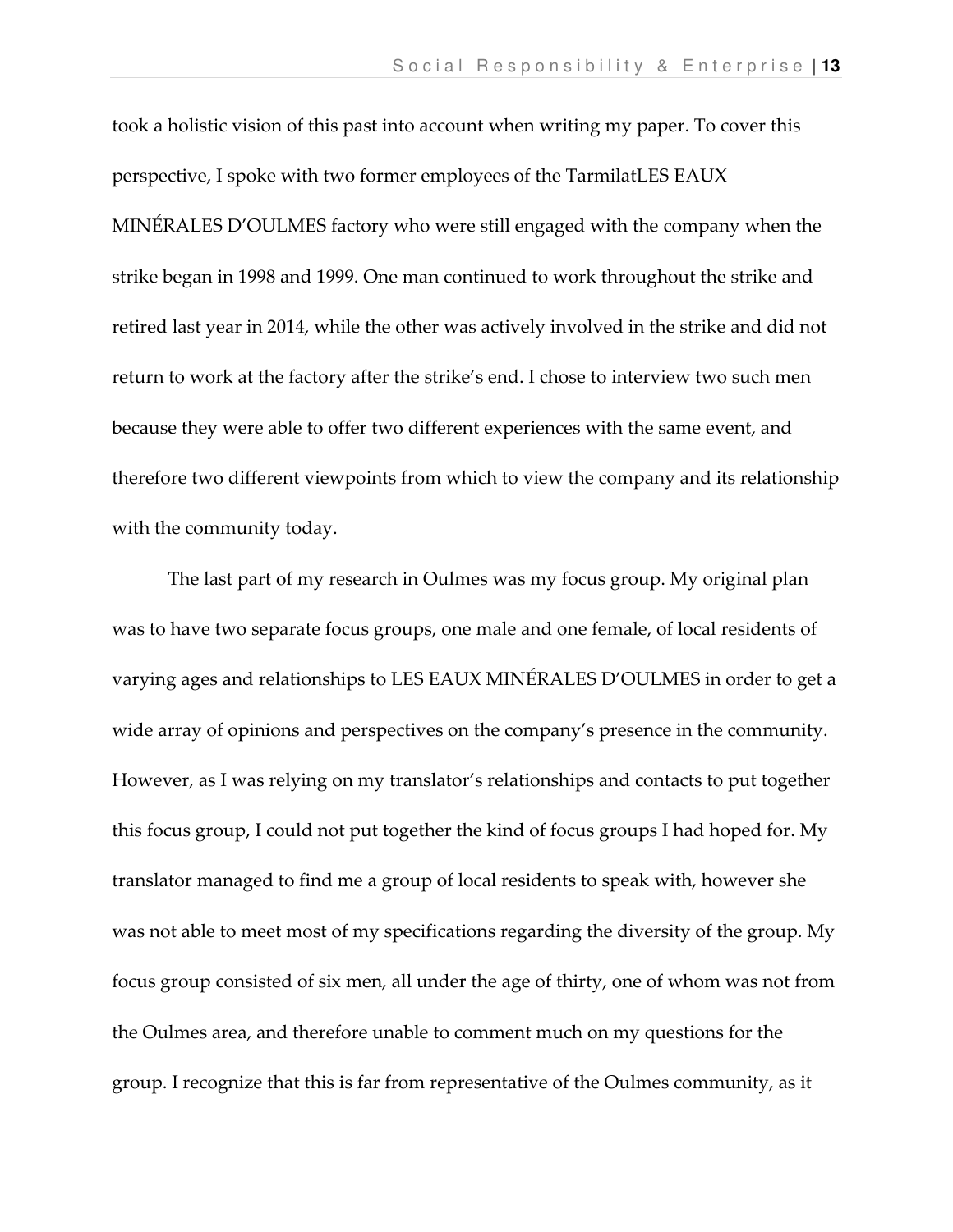did not include anyone who would have been present for the workers' strike in 1999, or any women. This is a serious shortcoming in my project, but due to the time constraints of this research period, I was unable to organize further discussions or meetings to account for this deficit.

Unfortunately, this same gender bias figures heavily into almost all of my data. All but one of the people that I interviewed were men (the only woman I spoke to was the director of Hotel des Thermes), because the vast majority of the people who work at the LES EAUX MINÉRALES D'OULMES factory are men. According to an estimate given by one of my interviewees, only about eight women currently work in the factory (Said, interview, April 20, 2015). Due to the male-dominated nature of the company I am studying, it would have been statistically difficult to find a female employee to speak with, especially due to my dependence upon my translator's connections and friendships to find interview subjects. It is important to acknowledge that the opinions expressed by my interviewees overwhelmingly come from a male experience and perspective, and that due to my time constraints and lack of language skills I was unable to arrange a more diverse and representative group of community members and employees to participate in my project.

I had also planned to conduct one final interview with Miriam Ben Salah Choukroun, the president of LES EAUX MINÉRALES D'OULMES and the Confederation Generale des EntreprisesMarocain. I thought that she or a member of her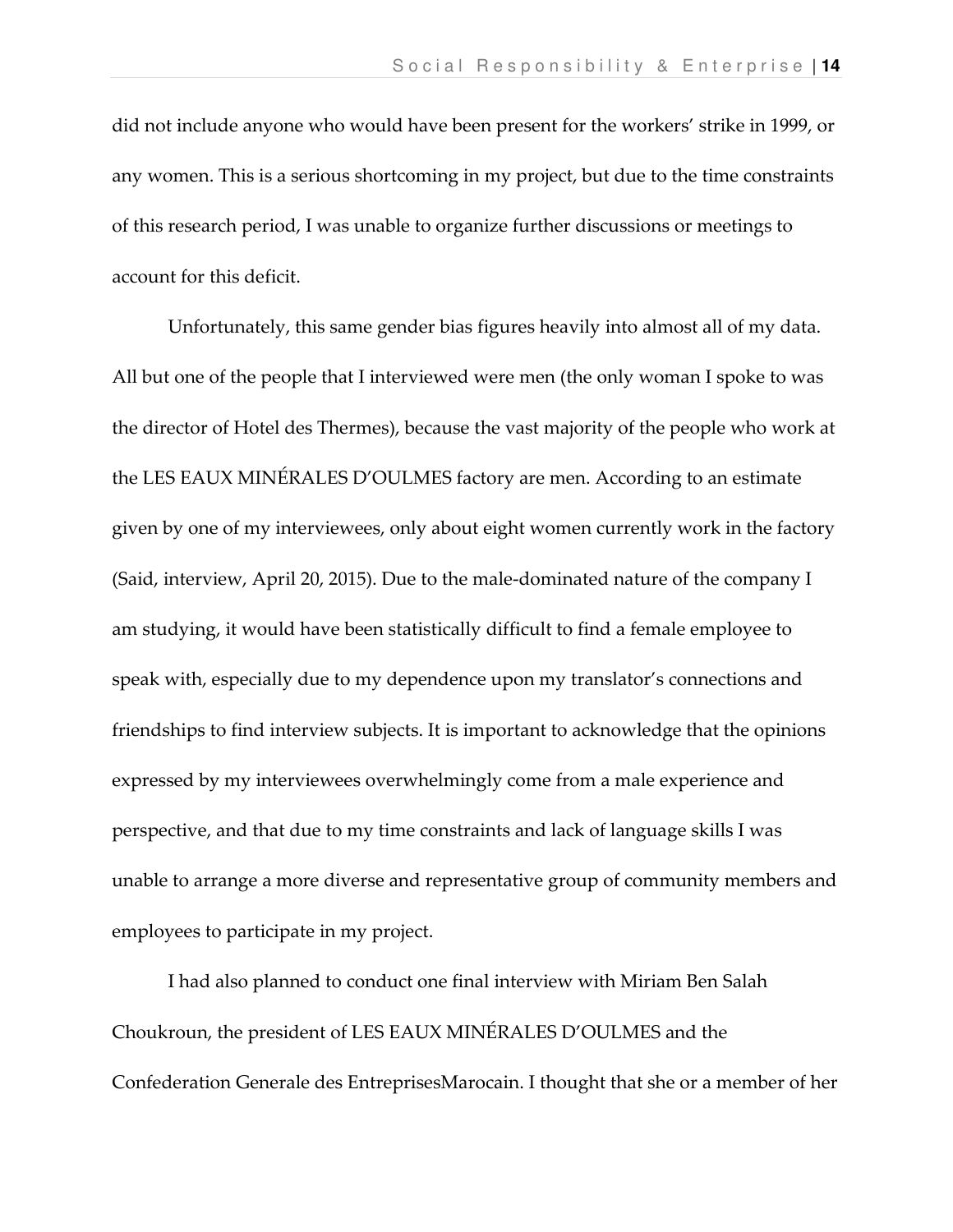staff would have been able to contribute to my project and confirm my knowledge of the official company policy on social responsibility. However, the short amount of time in which I could conduct interviews proved to be limiting and prevented me from arranging this interview. After my stay in Oulmes, I traveled to Casablanca, and visited the CGEM in hopes of meeting someone that could put me in contact with Ms. Ben Salah after my internet searches yielded no contact information. I met a woman at the CGEM who gave me the email address of Ms. Ben Salah's personal assistant, and asked that I email this woman to arrange a time for a meeting of some kind. However, after I sent this email I received no reply as to when I would be able to get an interview, and ran out of time in which I would have been able to include such an interview in this project. While this interview would have been an excellent way to round out my collected data, I do not think that its absence in any way harms my findings or restricts my conclusions.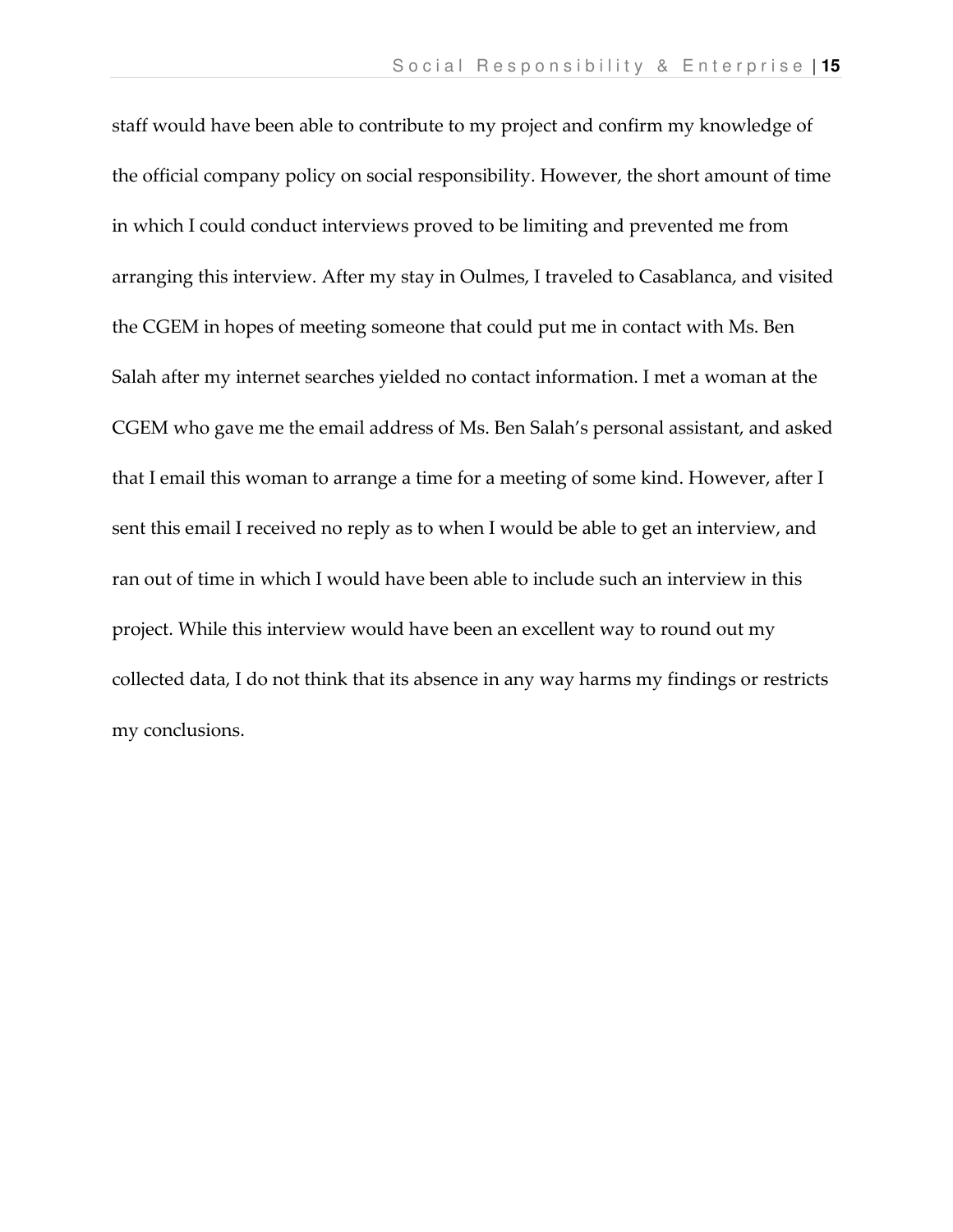## Presentation of Findings:

 I have decided to divide my findings into categories based upon subject matter, rather than dividing them by interview. I will begin with the history of the 1999 workers' strike at the Tarmilat factory as related to me through two interviews with employees of differing involvement in the movement. I will then present a profile of the community engagement programs that LES EAUX MINÉRALES D'OULMES provides to the community, and an analysis of their place and role in the community according to the information I obtained by interviewing the people in charge of these enterprises. Finally, this paper will consider local Oulmes residents' perceptions of LES EAUX MINÉRALES D'OULMES and how these views may or may not have been impacted by LES EAUX MINÉRALES D'OULMES's efforts to engage with the community.

## Historical Context of Community Relations:

 As was stated earlier in this paper, it is difficult to find an official history of the 1999 workers' strike in Oulmes. Therefore, my understanding and the basis of this paper's presentation of the strike is defined largely by the two interviews I had with former employees of the LES EAUX MINÉRALES D'OULMES factory. One man I spoke with, Said<sup>2</sup>, worked at the factory during the time of the strike, but ultimately broke from the strike movement and continued to work in the same position once the strike had ended. The second man I interviewed, Omar<sup>3</sup>, participated in the strike and

 2 Name has been changed to maintain anonymity 3 Name has been changed to maintain anonymity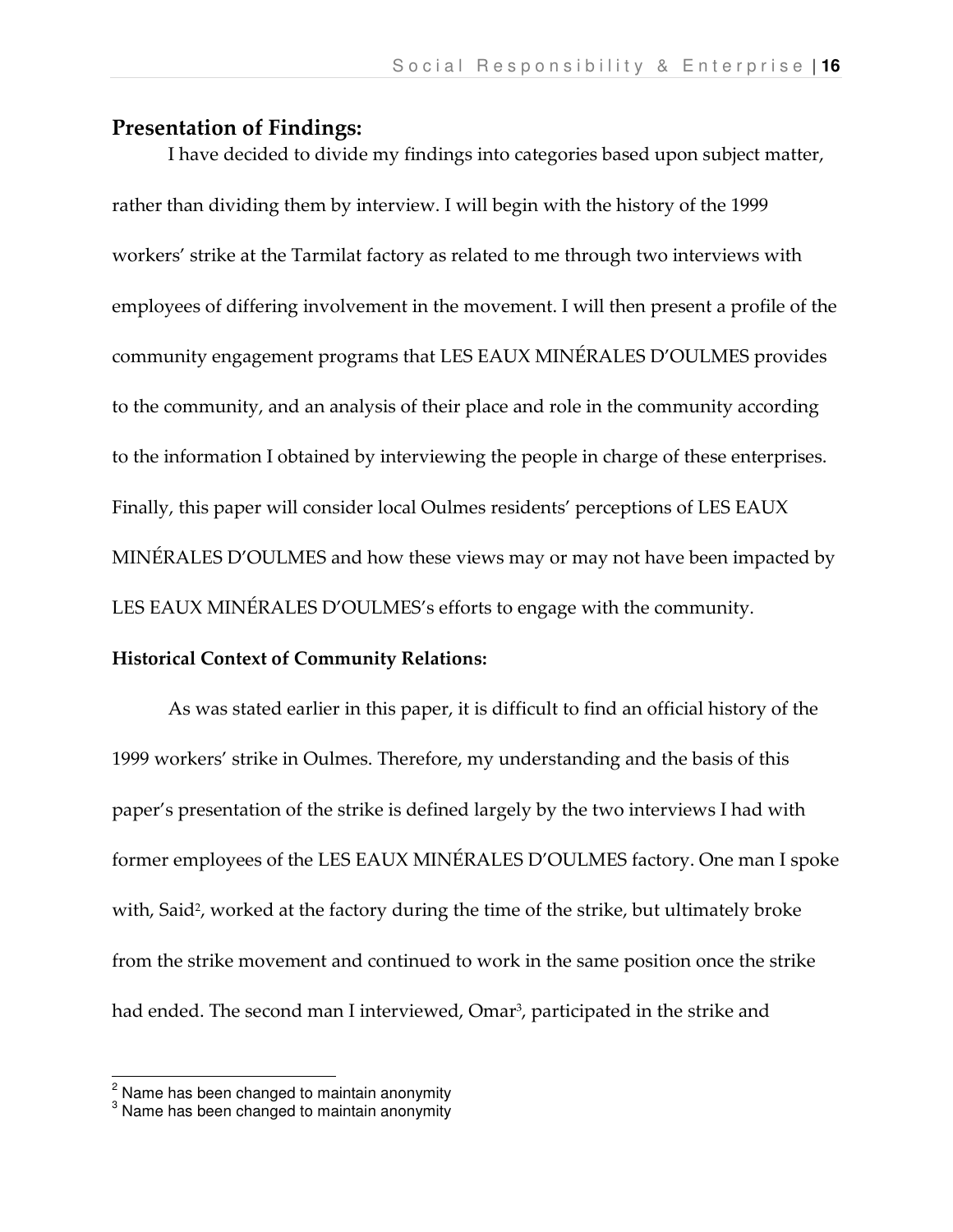decided not to return to work once it ended. Given these two testimonies, I will present each side of the events of 1999, and try to discern a clear understanding of the actual details of the workers strike.

 The way that Said tells the story, the strike began in 1997 or 1998. At this point, the strike was primarily lobbying for the rights of workers rather than trying to stop the factory's operations. The main demands of the workers were an increase in pay, payment for housing, and transportation to work. The strike began to escalate in 1999 when the members of the strike decided to stop working for about an hour each day in protest, and eventually this escalation is what caused Said to separate himself from the movement. He said that officials at the factory had agreed to meet the demands of the workers one at a time, but that the people involved with the strike were not willing to wait for these demands to be met, and before a timeframe could be established for these rights to take effect, they began to prevent people from going to work. In order to prevent workers from going into the factory, strike members set up a tent of some type in front of the factory door so nobody could get in. Said also described some of the abuse that he and other workers who refused to take part in the strike faced during this time period. In the middle of the night, a group of workers tried to set his home on fire and succeeded in burning his barn to the ground. He knew of other people who were intimidated in other ways or had cars vandalized by participants of the strike.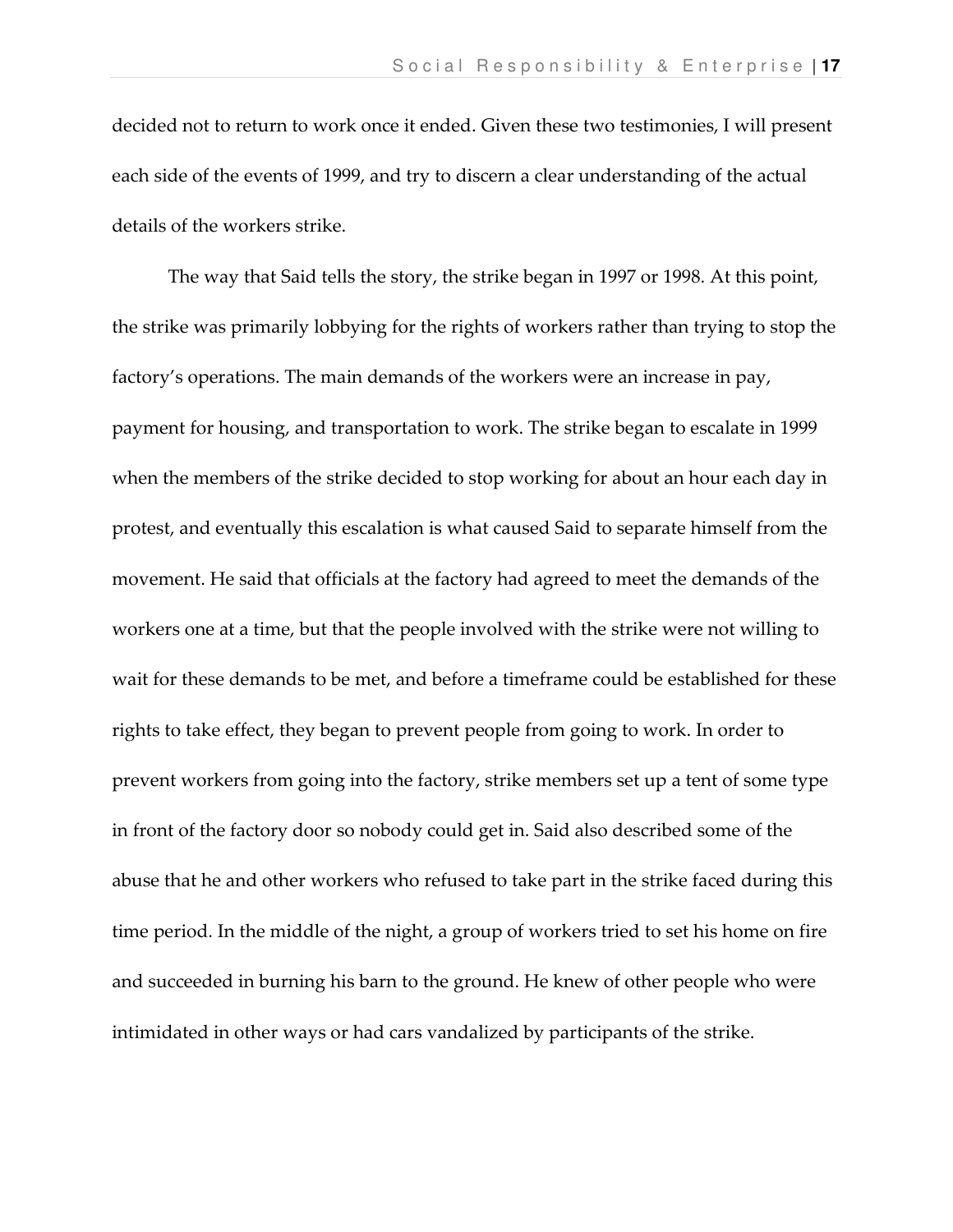During this time, the Tarmilat factory was shut down for about three months. Ultimately, LES EAUX MINÉRALES D'OULMES got the police involved in order to reopen the factory by telling them that a large shipment of water was about to face its expiration date. In order to prevent LES EAUX MINÉRALES D'OULMES's supply from going to waste, the police burned the tent to the ground, effectively reopening the factory for business. For some time after the factory reopened, police also set up roadblocks to assist the company in getting shipments of water out. The main leaders of the strike were also sent to prison for short terms of about four or five months. The officials at the factory gave workers a deadline of two months to return to work if they so wished, and according to Said about one hundred employees went back. Over two hundred decided to stay out until the leaders were released from prison, and in doing so missed the two month deadline and were unable to return to their previous positions.

 Said said that for a while after the strike ended, the operations at the factory were simpler, and that the company slowly began to bring in workers from another plant in Casablanca. Over time, he also started to notice that fewer and fewer people working at the company were from Oulmes. He cited the advancement of technology as another cause of there being fewer workers from Oulmes at the factory; new machines for five liter bottles of water can produce 30,000 bottles in one hour, and the company now has 9 machines. Said remains hopeful for the future of the company though, and says that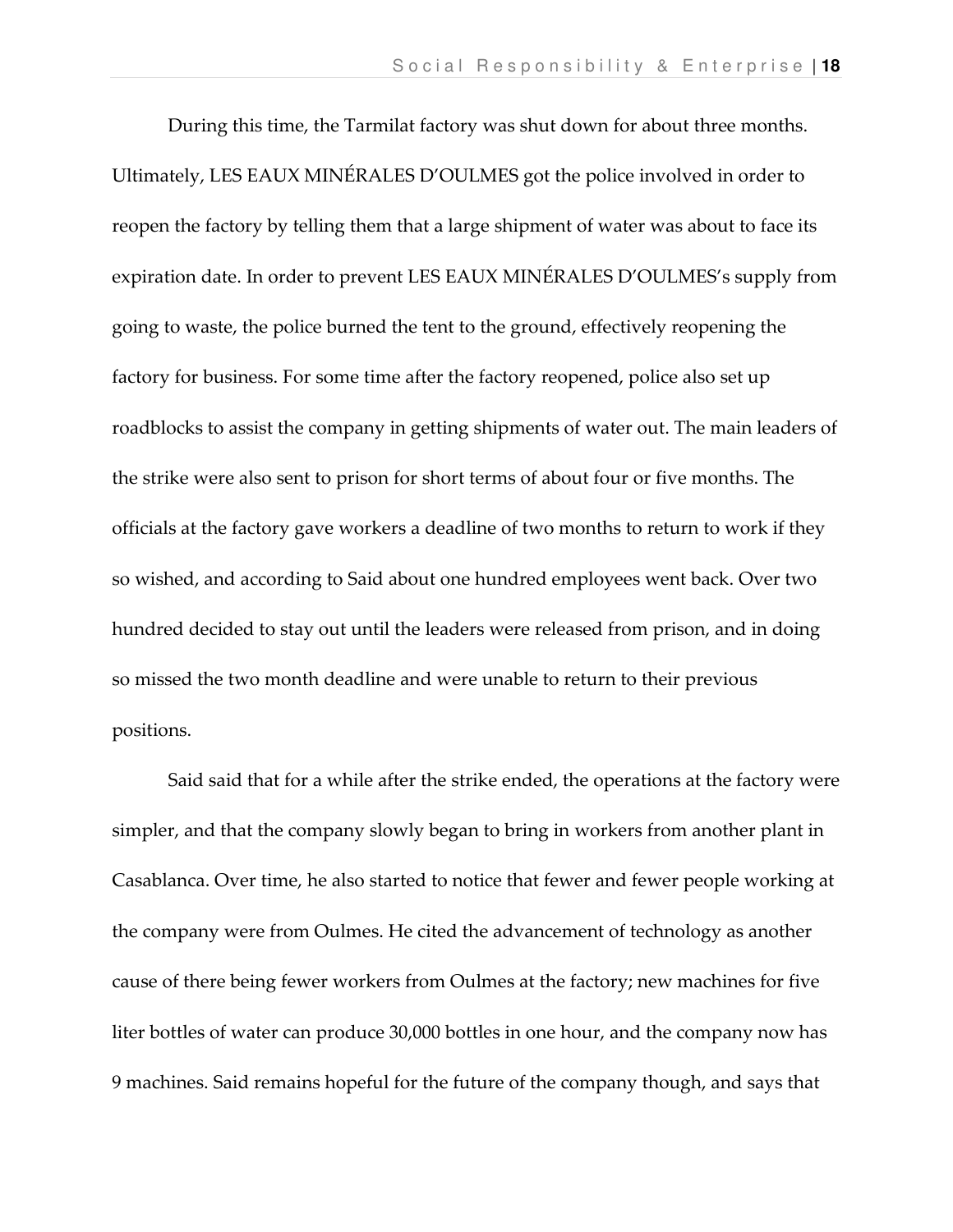he knows that the company has begun to hire young men from the Oulmes area again, as the memory of the strike begins to fade and older workers from the region begin to retire (Said, Interview, April 20, 2015).

 Omar's vision of the strike differs in several important ways from Said's version of this period of time. Before the strike, Omar was a machine operator at the Tarmilat factory. He was involved in the strike from the beginning, and says that the strike began in response to a desire for higher wages. The way he saw it, the company was making more and more money, but the employees were still being paid very little, so he and the other workers wanted the company to pay them more for their contributions to the company's success. He said that the workers arranged a meeting with officials from the factory in order to present their demands, but that nothing came of this meeting. According to Omar, the strike initially consisted of workers arriving for work but not operating the machines in order to halt production. He says that after this, the factory brought in the police, who hit the workers who refused to work and asked them to leave the factory.

Omar's timeline is the same as Said's; the factory stopped working for three months, and once the police got involved and the factory reopened, the workers were given a two month grace period to return to work. According to him, 208 people left their positions at the factory following the strike, including himself. He said he was afraid to return because he was afraid he would go to prison, as he had been a fairly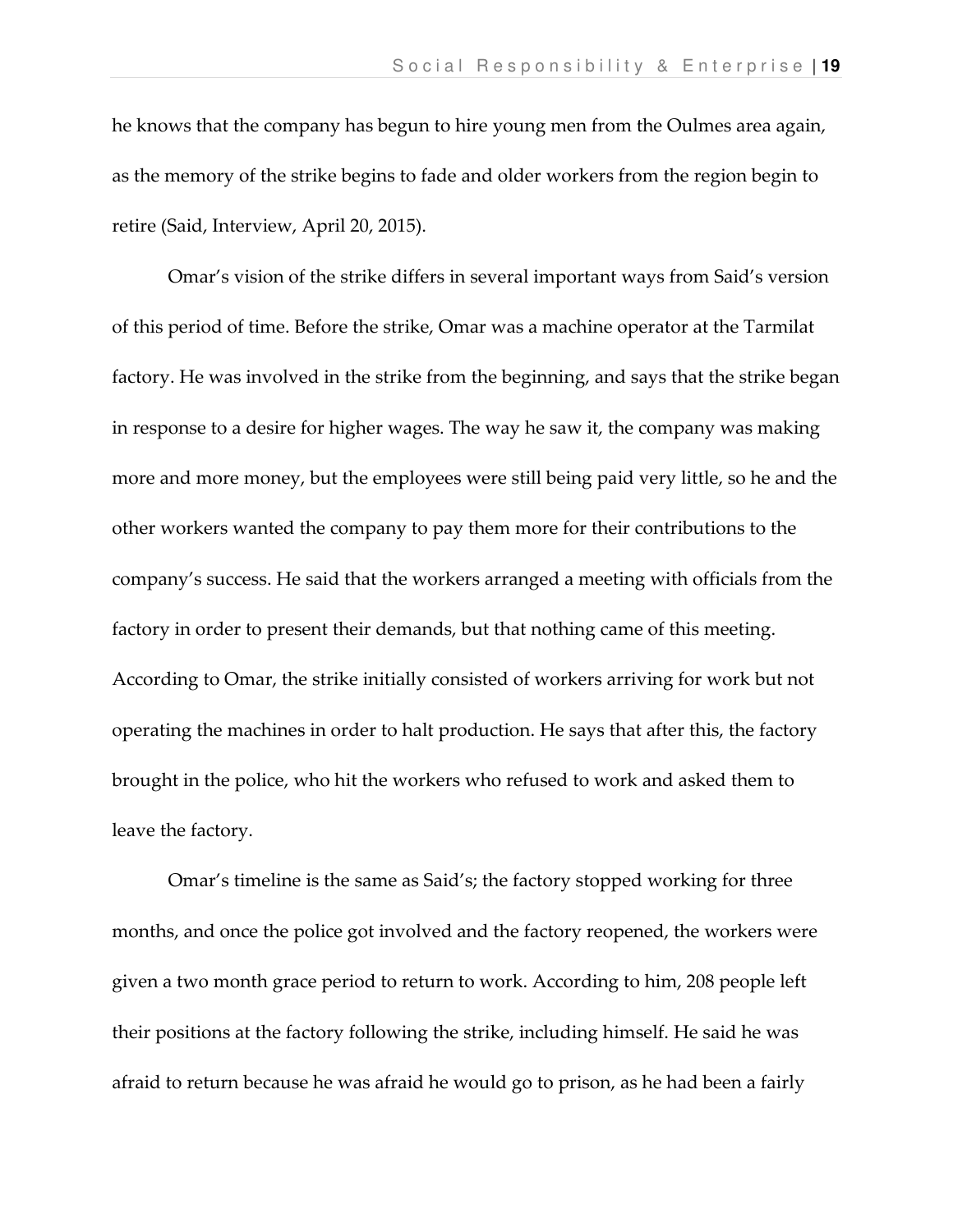important member of the movement. He was also dissatisfied with the company's response to the workers' demands, and as such felt no desire to return. Like Said, Omar also observed the shift in the composition of the LES EAUX MINÉRALES D'OULMES factory workforce following the strike. By his estimation, only about fifteen percent of the factory's workers came from the Oulmes area following the strike, and the rest were brought in from other areas. He was also under the impression that these workers from other areas received cars and houses in order to attract them to the positions in the factory (Omar, Interview, April 19, 2015).

 Without having a professional account of the events or an official company discourse present in my findings, it is impossible to say that either of these is the entire truth of the events of the 1999 workers' strike in Oulmes. However, it is possible to synthesize these two stories and allow that these overlaps are more than likely quite close to reality. Both Said and Omar agreed that the fundamental demand of the strike was an increase in wages for workers, as they were inconsistently low when compared with the amount that the company was making. Their accounts differ in their portrayals of the actual actions involved in the strike; while both say that protests initially involved stopping the machines in the assembly line, Said's version of the story did not account for police brutality towards participants, and Omar omitted the vandalism and intimidation carried out by strike members. These omissions are understandable, given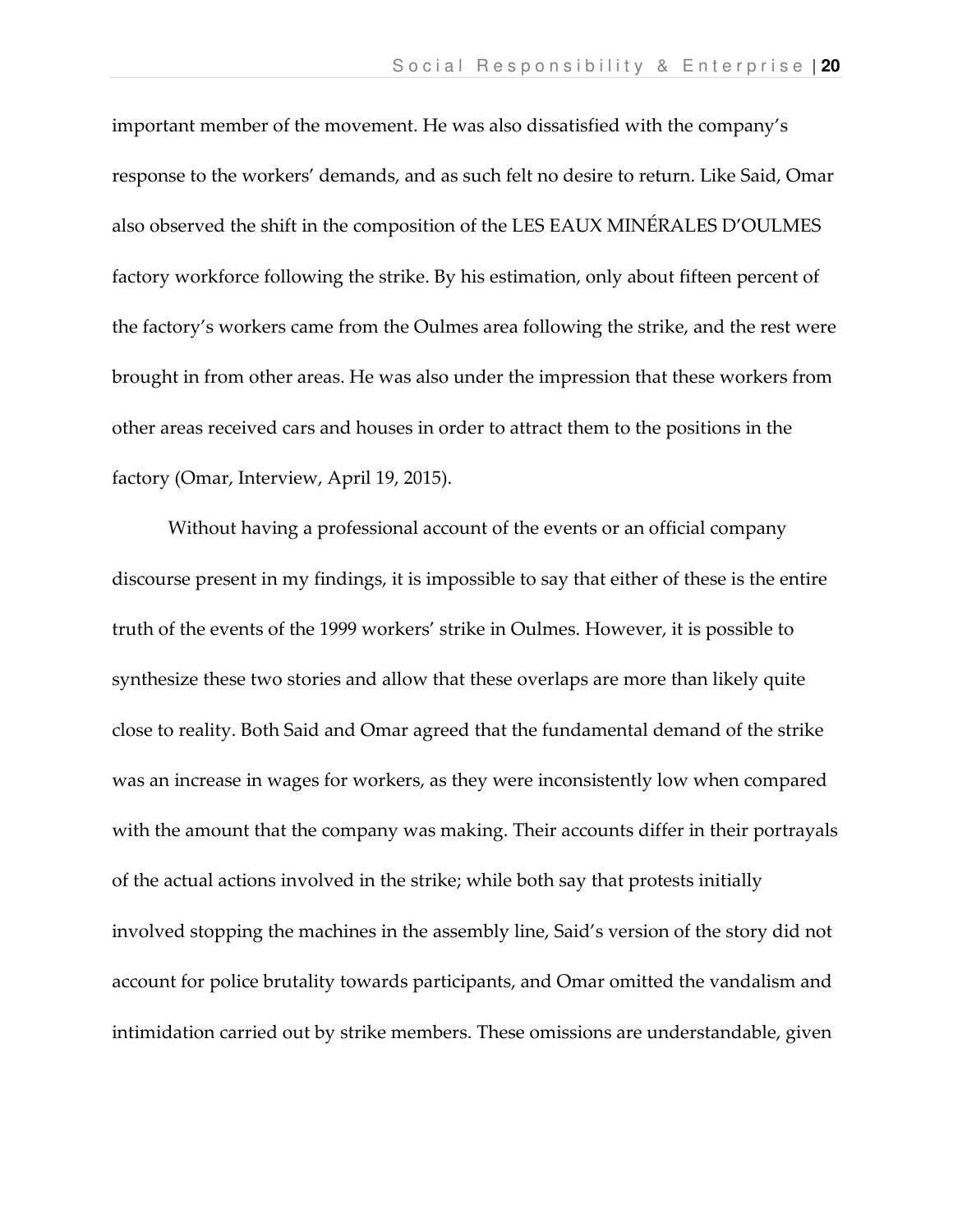the respective positions of both men. However, these discrepancies also raise concerns about the completeness of both records of the strike.

 The timeline in each of these stories was also identical. Both men stated that the factory was closed for three months, and that after the police became involved to reopen the factory, all employees were given a two month time period in which they could return to their positions at the plant. They both also discussed similar estimates of around 200 people who chose not to return to work following the strike, and that several leaders of the strike were arrested following the factory's return to functionality. Said and Omar also observed that the factory began to source more workers from outside of the Oulmes region, and that eventually the ratio of Oulmes residents to nonresidents reversed.

#### Profile of Social Outreach Enterprises:

 Given this history of tense relations between corporation and community, it is important to consider the efforts that LES EAUX MINÉRALES D'OULMES undertakes to engage with the people surrounding their factory. I began my examination of LES EAUX MINÉRALES D'OULMES's corporate responsibility efforts by visiting the company's two main enterprises in the community (Al-Man Baa primary school and Hotel des Thermes) and interviewing an employee at each of them.

 I conducted my first interview with the director of Al-Man Baa School in Tarmilat. In this interview, I discussed the role of the school within the Oulmes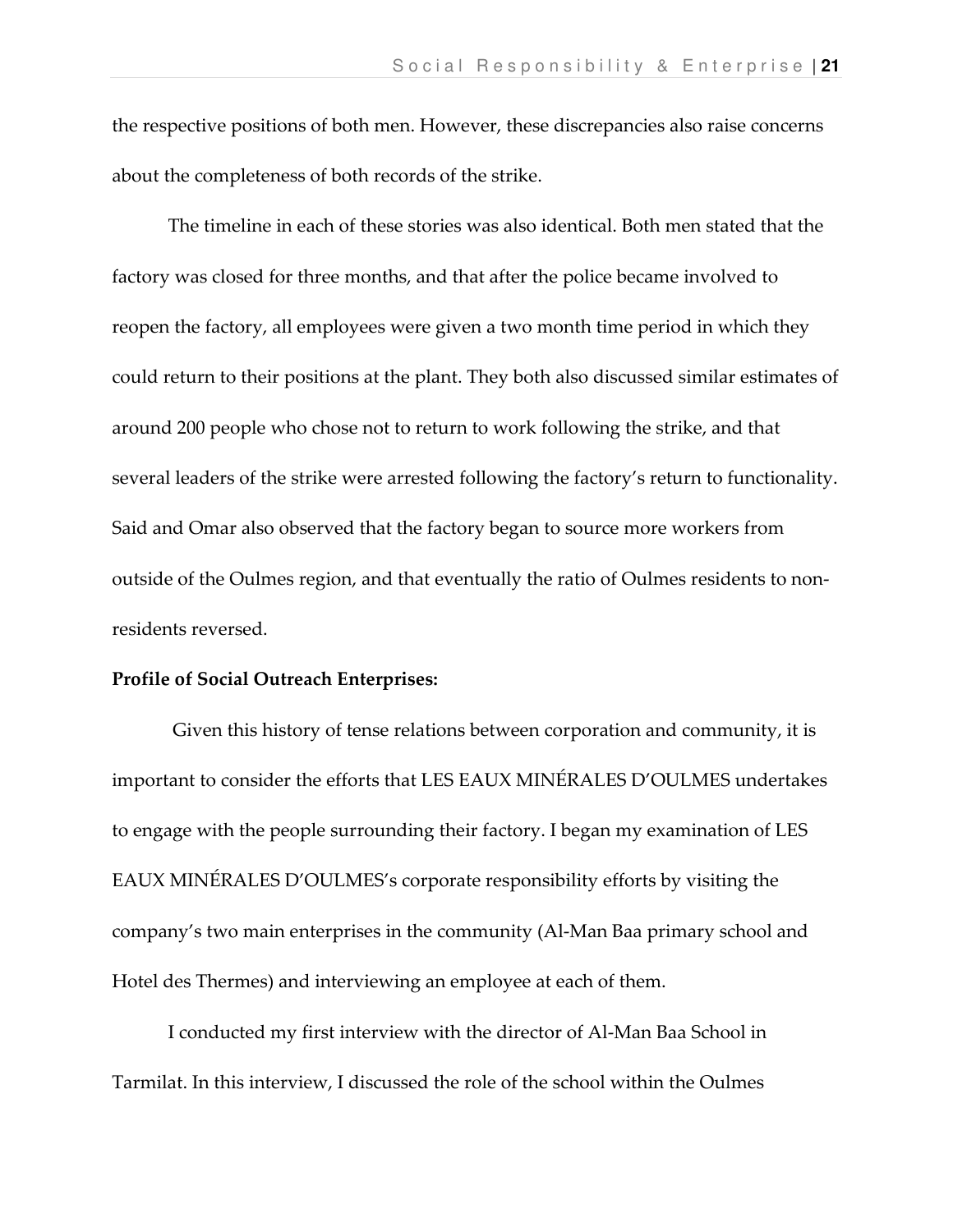community and the role that LES EAUX MINÉRALES D'OULMES plays in the management and operations of the school. Al-Man Baa School opened in August of 2002, and was completely funded by LES EAUX MINÉRALES D'OULMES. It is a private primary school for children from pre-school age through around age 12. The school was built to cater to the children of employees at the factory. The director said that because a lot of workers at the factory now come from far away, the school incentivizes people to bring their families to Oulmes. Without the promise of a good education for their children, not as many people would be willing to move their family to a rural area for work.

The director also described the school as a "social project" of the president of the company, Miriam Ben Salah. It aims to help students in a rural area get a good education, as the public schools in Oulmes do not have as many resources as the Al-Man Baa School. In addition to the children of factory employees, some of the children of local government officials and policemen attend Al-Man Baa, and the school also accepts two or three students from the surrounding area each year that would not have been able to afford their education otherwise. LES EAUX MINÉRALES D'OULMES pays for all of the books, supplies, and instruction at the school, so all students attend Al-Man Baa free of charge. When asked how the school helps the local population of Oulmes, the director also spoke about the school's tutoring program. LES EAUX MINÉRALES D'OULMES pays for the school supplies and tutoring for children who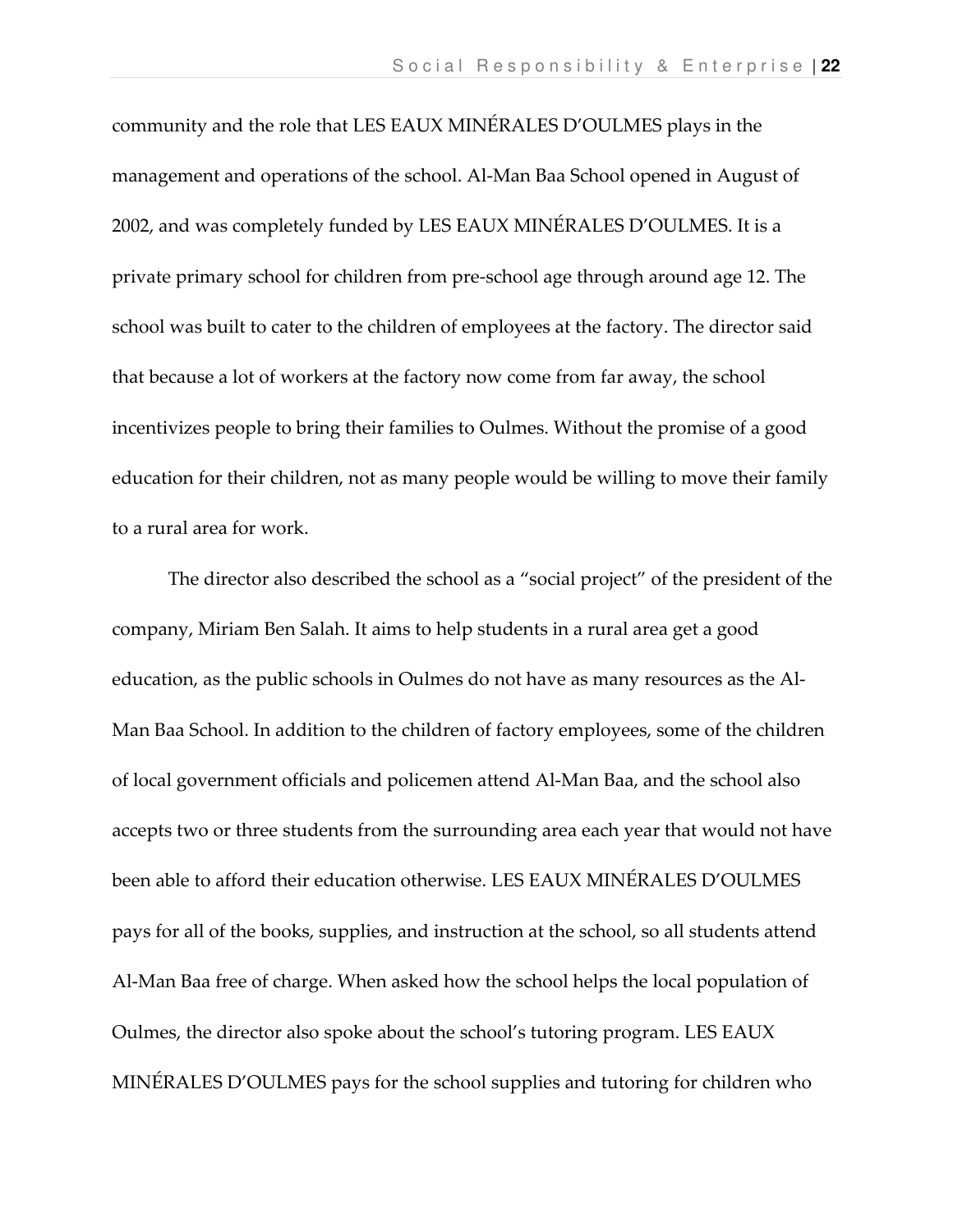attend the public primary school that boards children from surrounding villages. While the majority of tutoring for public school students focuses on mathematics, the school also helps with tutoring in Arabic, French, and some English (for children attending other private schools (Director of Al-Man Baa School, Interview, April 13, 2015).

The other LES EAUX MINÉRALES D'OULMES business that I visited was the Hotel des Thermes. The hotel is owned by LES EAUX MINÉRALES D'OULMES and operated under its discretion. On LES EAUX MINÉRALES D'OULMES's website, it lists the hotel as one of its social engagement programs (Les EauxMinéralesd'Oulmes 2015). The website justified their support of this institution as a way of promoting rural tourism and attracting visitors to the region. This piqued my interest, as I had not previously thought that a hotel could be seen as a mechanism for pursuing social responsibility. When I met with the director of the hotel, I asked her who generally comprised the clientele of the hotel. She said that while anyone is welcome to stay in the hotel, most of the people who stay in the hotel are affiliated with LES EAUX MINÉRALES D'OULMES in some way, especially people who work for the company. My translator told me at this point that there is also a group housing arrangement provided by the company, so people who are originally from out of the area tend to live in this building, rather than in the hotel if they are working there for an extended period of time. When asked how LES EAUX MINÉRALES D'OULMES is involved in the operations of the hotel, the director replied that the company makes the rules for the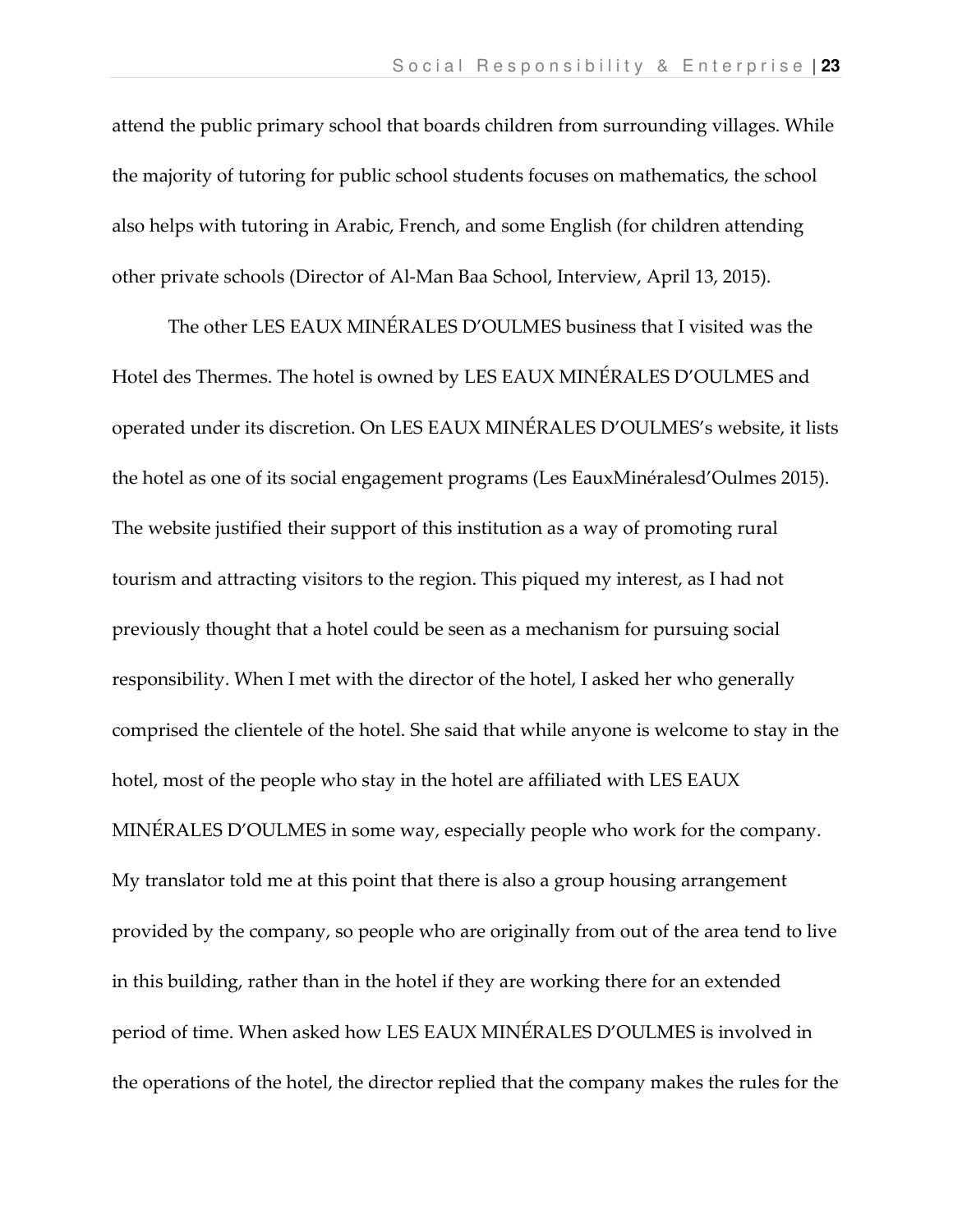hotel, and the staff of the Hotel des Thermes must follow these guidelines. She also believes that the hotel has a pretty good relationship with the community.

My interviews and focus group with individuals from Oulmes and the surrounding area also brought to light further contributions thatLES EAUX MINÉRALES D'OULMES makes to the community. Almost every individual (who was not associated with the company) that I spoke to mentioned that LES EAUX MINÉRALES D'OULMES makes payments every three months to Oulmes' local government officials. The source manager that I spoke to, Abdu<sup>4</sup>, explained these payments as their compensation for use of a government-owned resource. As natural resources such as water are publicly owned in Morocco (USAID 2013), LES EAUX MINÉRALES D'OULMES must pay for access to and use of the water springs that make up the sources exploited by the factory.My understanding of these payments was that they functioned almost like a tax, and as such the company did not have jurisdiction over how their monetary contributions were used by the local community government.

The amount of these contributions seemed to change with each person I spoke to; some claimed it was 2 billion dirhams per year, others swore it was closer to 1 million. The timeframe of these payments was also very unclear; some of my interviewees believed these payments were annual, but most of them believed it was every three months. I think a large amount of my confusion came from the translation of numbers

 $\overline{\phantom{a}}$ 

<sup>&</sup>lt;sup>4</sup> Name has been changed to maintain anonymity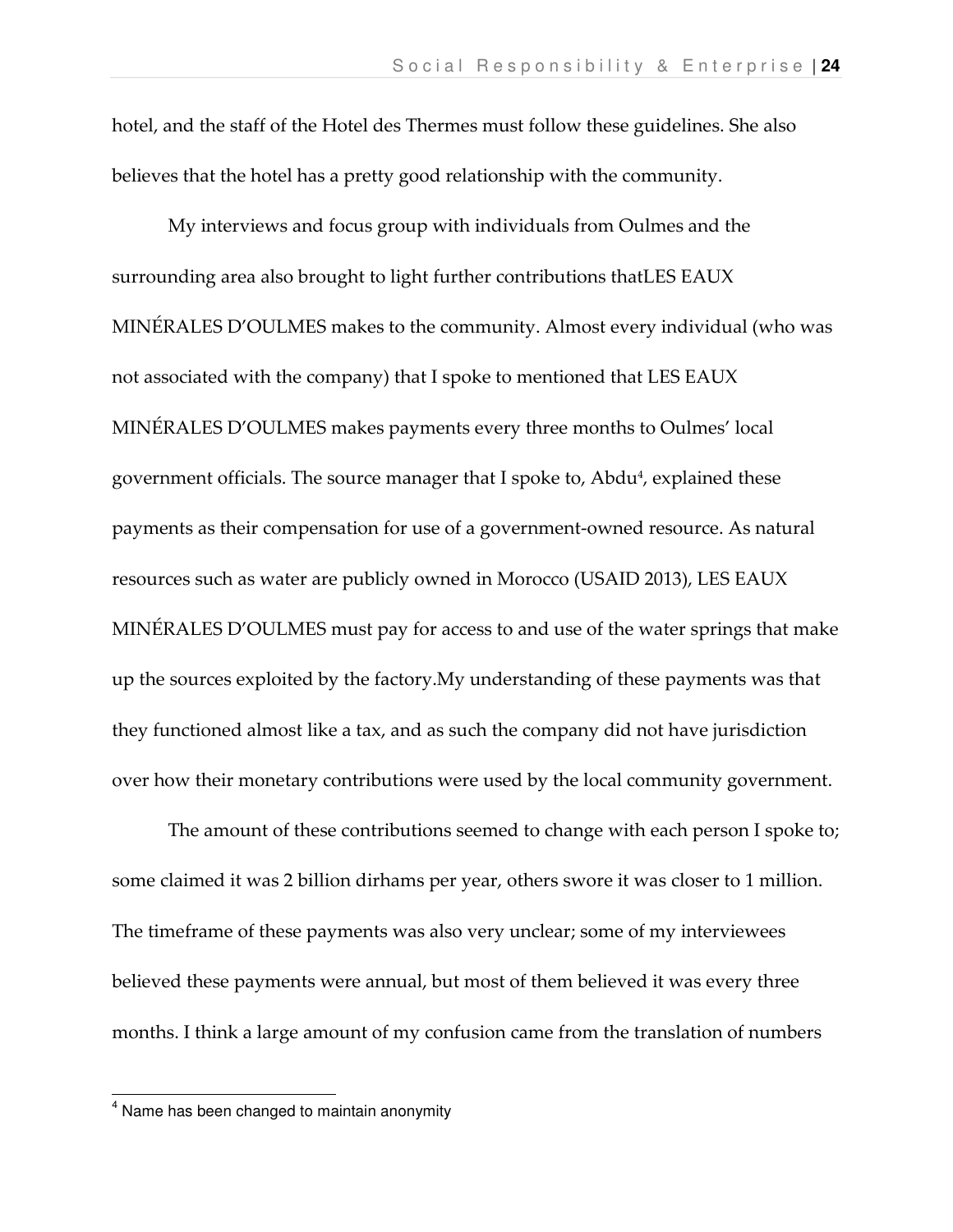into English, and also into amounts that I would understand. Everyone gave me the paid amount in "millieurs," a unit that I was unfamiliar with. If I have translated it correctly, 1 millieur dirhams is equivalent to 1 billion dirhams, but I could never get a clear answer from anyone as to whether this translation was correct or not. The general estimates that I received from a few of my interviewees are included in the chart below:

| Name <sup>5</sup> : | Claimed amount of Donation:              |
|---------------------|------------------------------------------|
| Hassan and Rachid   | 1 billion dirhams every three months     |
| Abdu                | 2.2 billion dirhams every year           |
| Muhammad            | 20 centimes for each 1 L bottle produced |

Regardless of the exact amount of this payment, all of my interviewees seemed to be in agreement that the people of the community did not see all of that money. When asked how this money went towards improving the community, some common projects were cited as the products of the LES EAUX MINÉRALES D'OULMES payments to the community government. A football stadium is being constructed down the road from the Tarmilat factory, street lights have been installed, and roads in Oulmes are being reconstructed and paved. Most people also mentioned several festivals that have taken place during the past few years; music festivals, traditional cultural festivals, and the like. Despite these visible improvements or contributions, almost everyone I spoke with

 5 Names have been changed to maintain anonymity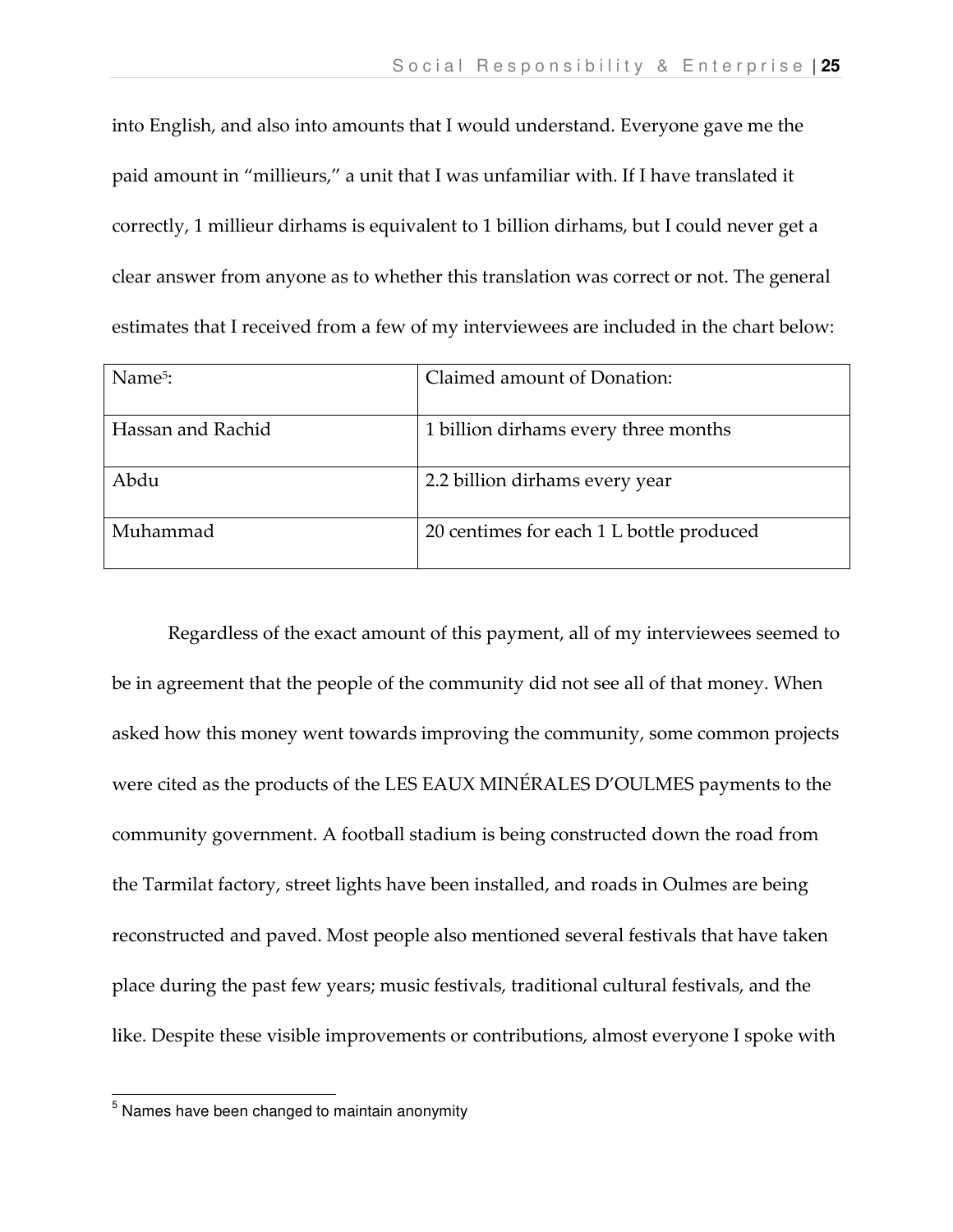alluded to possible corruption in the local government. Abdou, the source manager I interviewed, said he believes that the officials in the community see the benefit rather than the people of the area, and made it seem that whatever money was given to the community government was not adequate to enact real changes in the Oulmes community. He also mentioned that since LES EAUX MINÉRALES D'OULMES does not control what is done with the money, it is harder to keep track of how it is spent(Abdou, interview, April 18, 2015).

#### Local Perceptions of Les EauxMinéralesd'Oulmes:

 The final portion of this paper is devoted to examining the local perceptions of LES EAUX MINÉRALES D'OULMES that I was able to gather during my ten day stay in Oulmes. All of these observations come from my interviews and focus group conducted during this time, and reflect pure opinions of my interview subjects.

 While my project specifically aimed to speak with residents of the Oulmes community, I also had the opportunity to speak to two men who worked at the LES EAUX MINÉRALES D'OULMES factory in Tarmilat, but were themselves from Rabat. Despite being from out of town, their positions within the company allowed them to speak intelligently on the relationship between company and community. When asked what they knew about LES EAUX MINÉRALES D'OULMES's engagement with the surrounding area, the first man, Hassan<sup>6</sup>, said that there were a lot of conflicts in this

 6 Name has been changed to maintain anonymity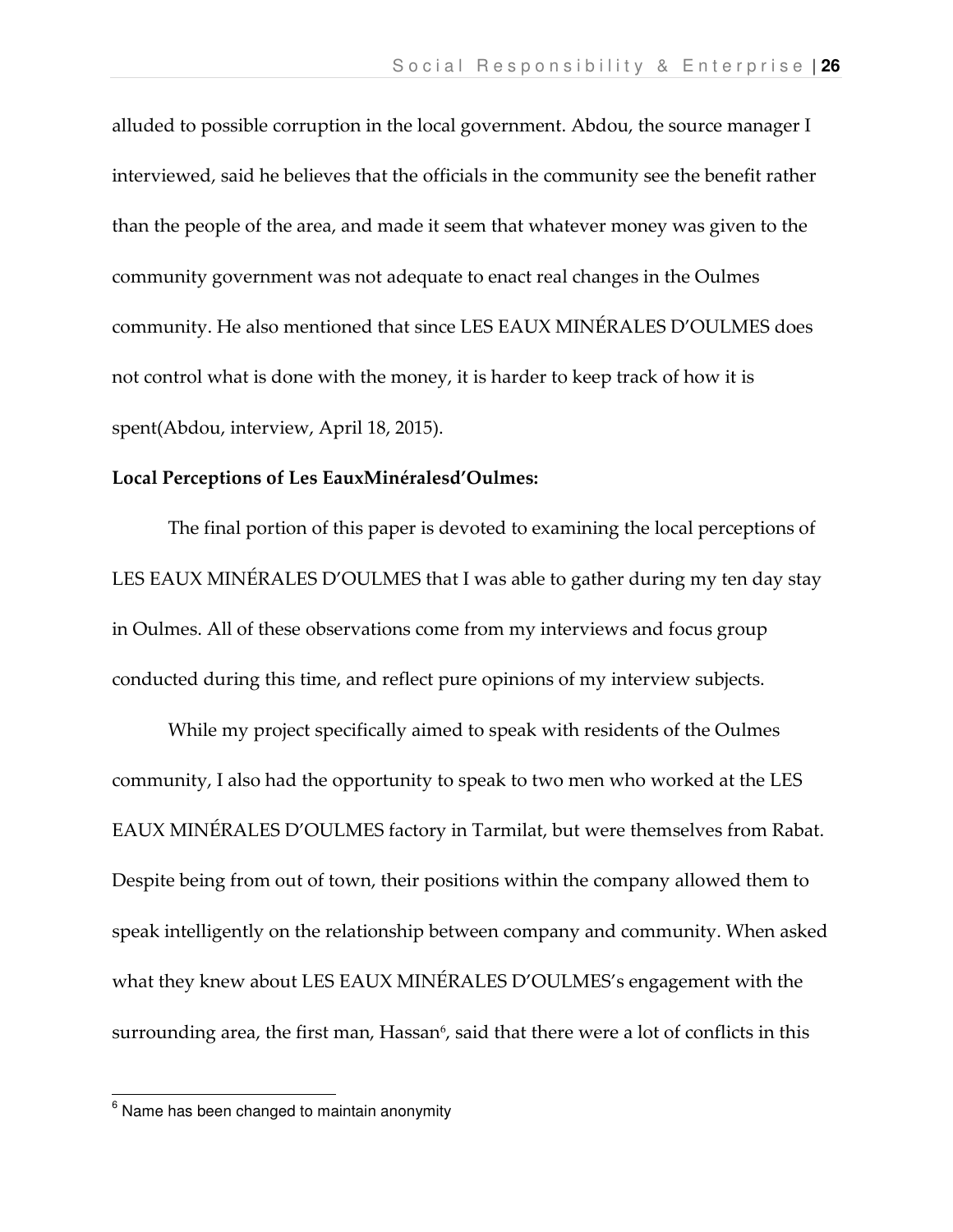relationship, which is why there are now more workers from outside of Oulmes than inside of it. His coworker, Walid<sup>7</sup>, responded by saying that the company has, in fact, begun to hire more people from the community again. Both men think that the company's efforts to engage with the community (which they cited as the money given to the local government each month) have been successful, because the relationship has calmed somewhat in recent years. However, there are still many people who hope to work in the factory, as LES EAUX MINÉRALES D'OULMES has not recruited enough people from the community yet.

 Despite being a more homogenous focus group than I would have liked, the focus group yielded some more diverse opinions on the connection between corporation and town. One common theme that was expressed by the men of my focus group was that the Oulmes region benefits from the notoriety that LES EAUX MINÉRALES D'OULMES brings to the area. They expressed the view that because the water company was famous, it brought fame and pride to their city and the surrounding villages.

 In terms of the evolution of the relationship over time, the men reiterated the same time line that was expressed by the two workers I spoke with. The relationship was good prior to 1999 when the majority of the workers were still from the surrounding area. The connection between the factory and the local people went sour

<sup>-&</sup>lt;br><sup>7</sup> Name has been changed to maintain anonymity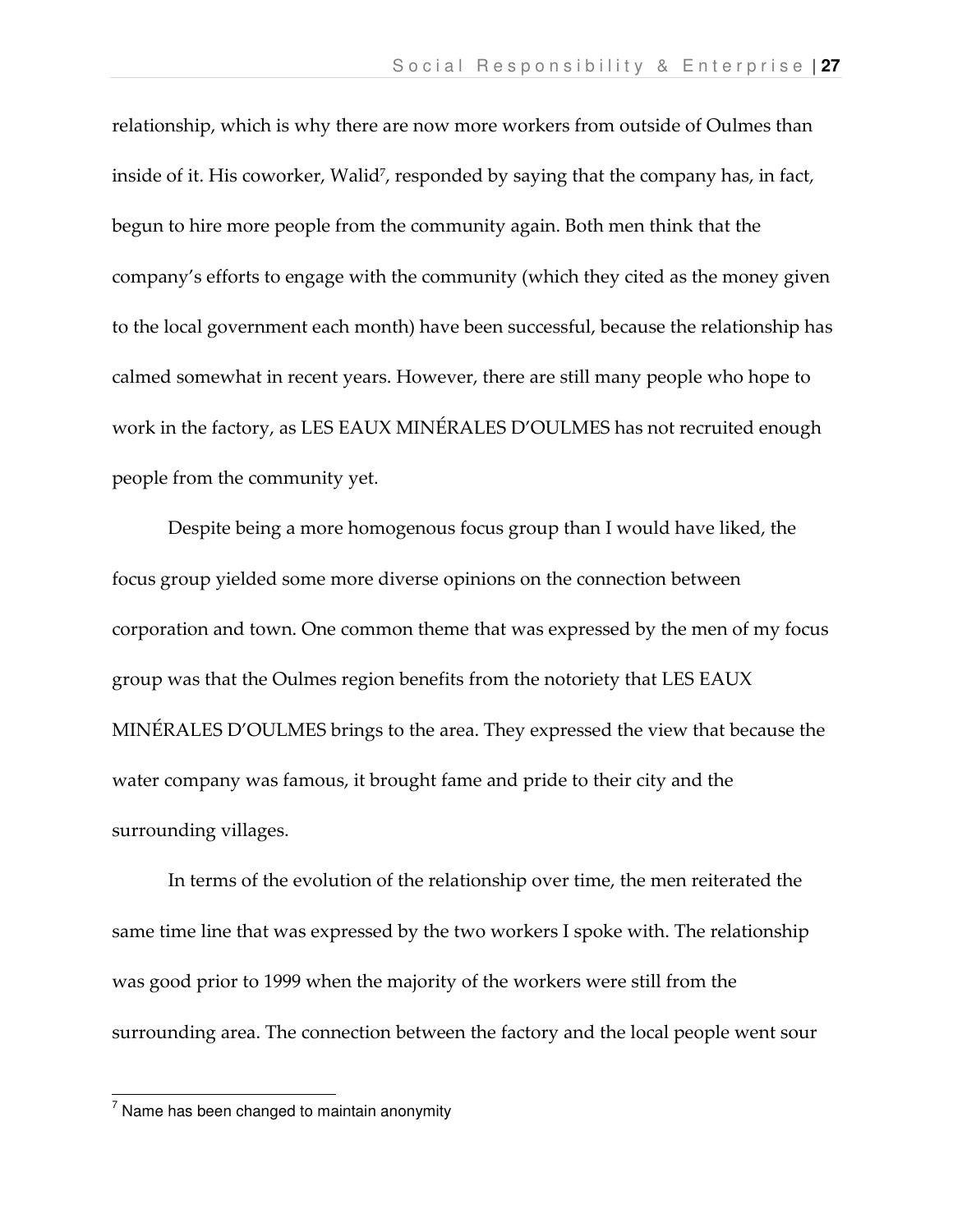when the strike began in 1999, and in the years following the strike the relationship was decidedly in poor shape. However, as the memory of the strike has begun to fade and people who were working there at the time have begun to retire, the company has started to mend its relations with the local people by hiring youths into positions at the factory. One of the most talkative members of the group, Mahmood<sup>8</sup>, hailed this as a big change in the relationship and a step in the right direction. However, Mahmood was also very quick to say that the only relationship that was changing was the one between the people and the factory, and that the relationship between the local government and the factory was the same as it had always been. Here he also alluded to the local government as profiting more than the people in the area from the factory's presence.

 One of the men also discussed the impact that the strike had on the relationship between community and LES EAUX MINÉRALES D'OULMES. He said that it had an enormous impact because it not only soured the relationship, but many people were unable to find jobs after the strike left them jobless. For some of the older members of the workforce, this meant that they did not receive the pensions they had had at LES EAUX MINÉRALES D'OULMES, and suffered because of this.

 When asked how the relationship should improve, one man brought up the issue of unionizing. According to this man, since the strike unions have been repressed by the company, making it difficult, if not impossible, for the workers to advocate for their

 8 Name has been changed to maintain anonymity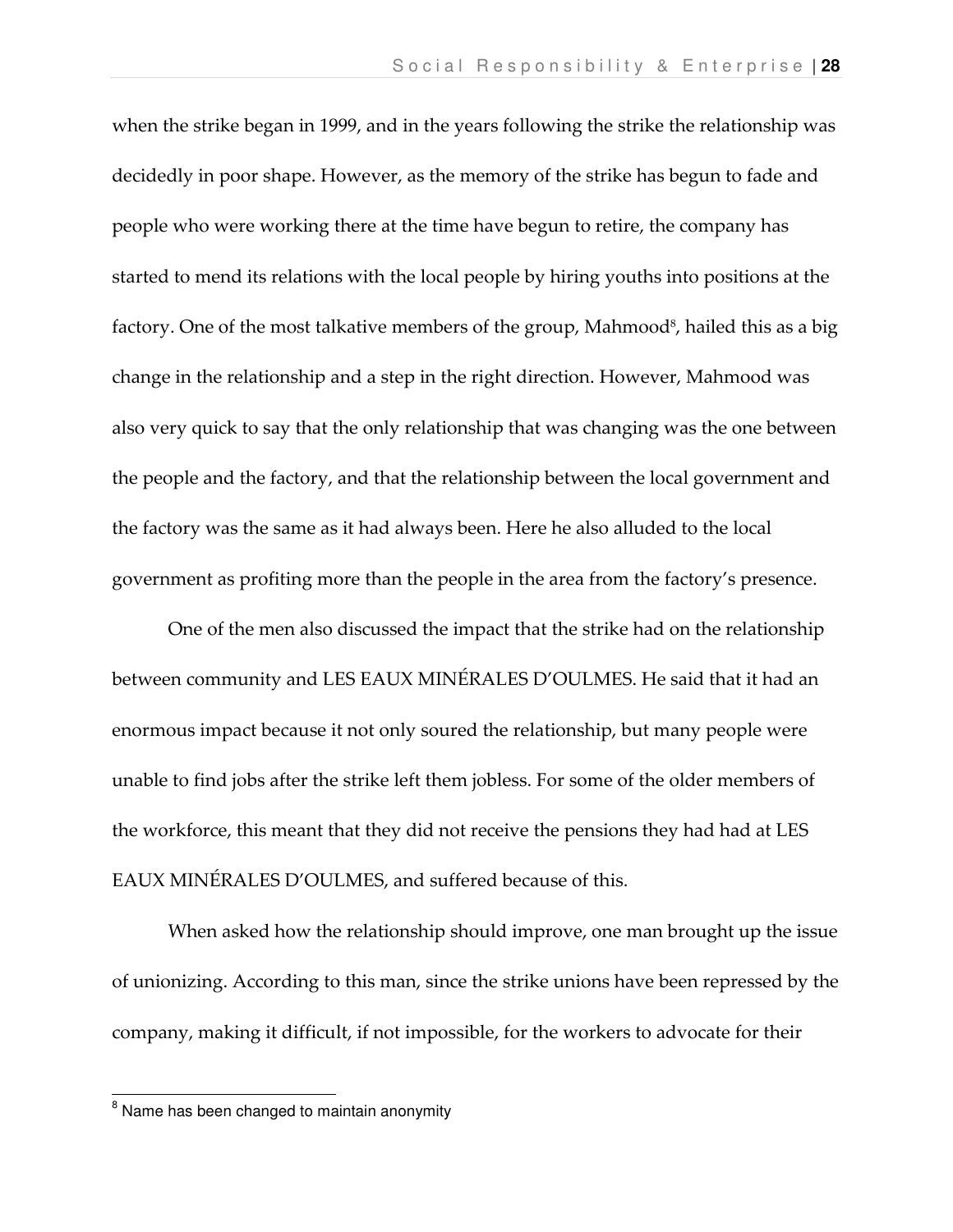rights. He cited this as a key change to be made to improve things. The men also talked about how the company should do more for the community at large, rather than only their employees. No one disputed the fact that employees of the factory are treated very well; their retirement pensions are excellent, their children get to attend a great private school for free, and pay has improved since the 1999 strikes. However, one of the men in the group said that the company's involvement with people outside of the group of their employees should also benefit from the presence of such a wealthy company in their community.

 Some men expressed the opinion that the factory should do more to hire men and women from the community. Mahmood, however, said that this was not the job of the factory, and that in order to see the improvement in relations that they all wanted, youth should be more proactive about searching for work. One of the other men retorted that in order to not drive youths to seek work in other areas, the company should make more of an effort to hire from the community. Overall, I was impressed at the diverse array of opinions and views expressed by a very homogeneous group of people.

#### Conclusions:

Given my limitations with regards to time and resources, I think that it would take more interviews and diverse surveys of people in order to make more generalized conclusions about the Oulmes community. My sample size was small, and only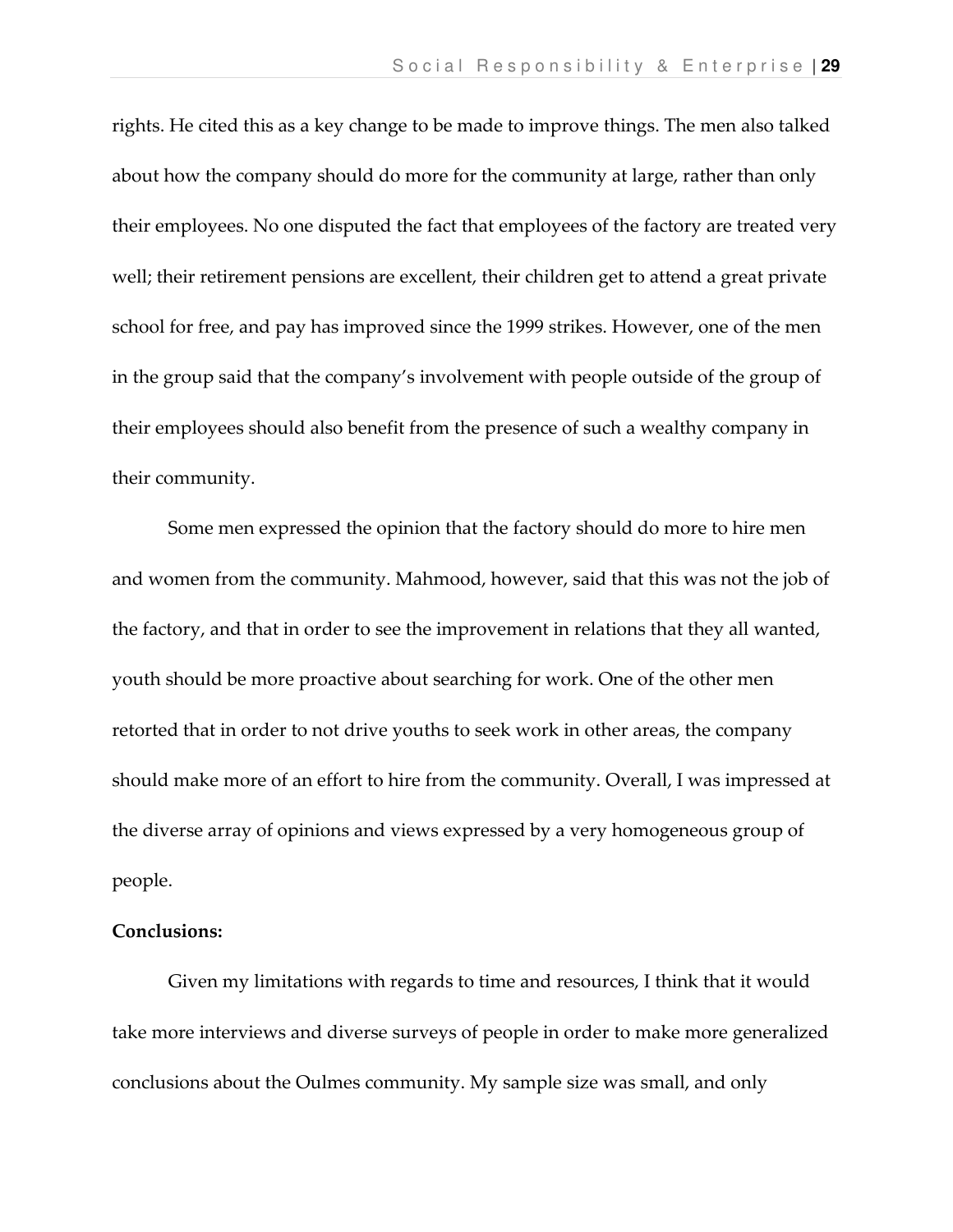included people that were, in one way or another, associated with my translator or her family. Future research should be carried out in order to make a more comprehensive portrait of the public opinion regarding LES EAUX MINÉRALES D'OULMES and its corporate social responsibility policies.

Regardless of any limitations of my data, I believe that several important conclusions can be drawn from this research. I was surprised to learn that the memory of the 1999 workers' strike still figured so prominently of local peoples' discussion of the company. Despite having occurred over fifteen years ago, both the company and local people still seem to remember the strike and its events like it happened recently. These details also impact the way that people discuss the company to this day. When people discuss the relationship between company and community, the strike is brought up as a primary example of the strain that has plagued this relationship.

 While there has been a fair amount of strain in this relationship, it is also clear from everyone that I spoke to that the relationship between community and corporation is in the process of undergoing serious changes. While many of my interviewees stressed that the relationship was still not perfect, most of them were quick to point out that the factory has started to hire people from the community again within the last six or seven years. People are beginning to see a more vivid possibility of working at the factory than had been possible since the strike. However, this change is coming very slowly, and it would be naïve to say that it was now simple to get a job with the factory as a local resident. One man I spoke to in my focus group said he had been trying to get a position at the factory for over a year, but he had been unsuccessful because he lacked a connection to the company. So, while the passage of time may be healing some of the ills of this relationship, there is still much to be done to completely mend these frayed ties.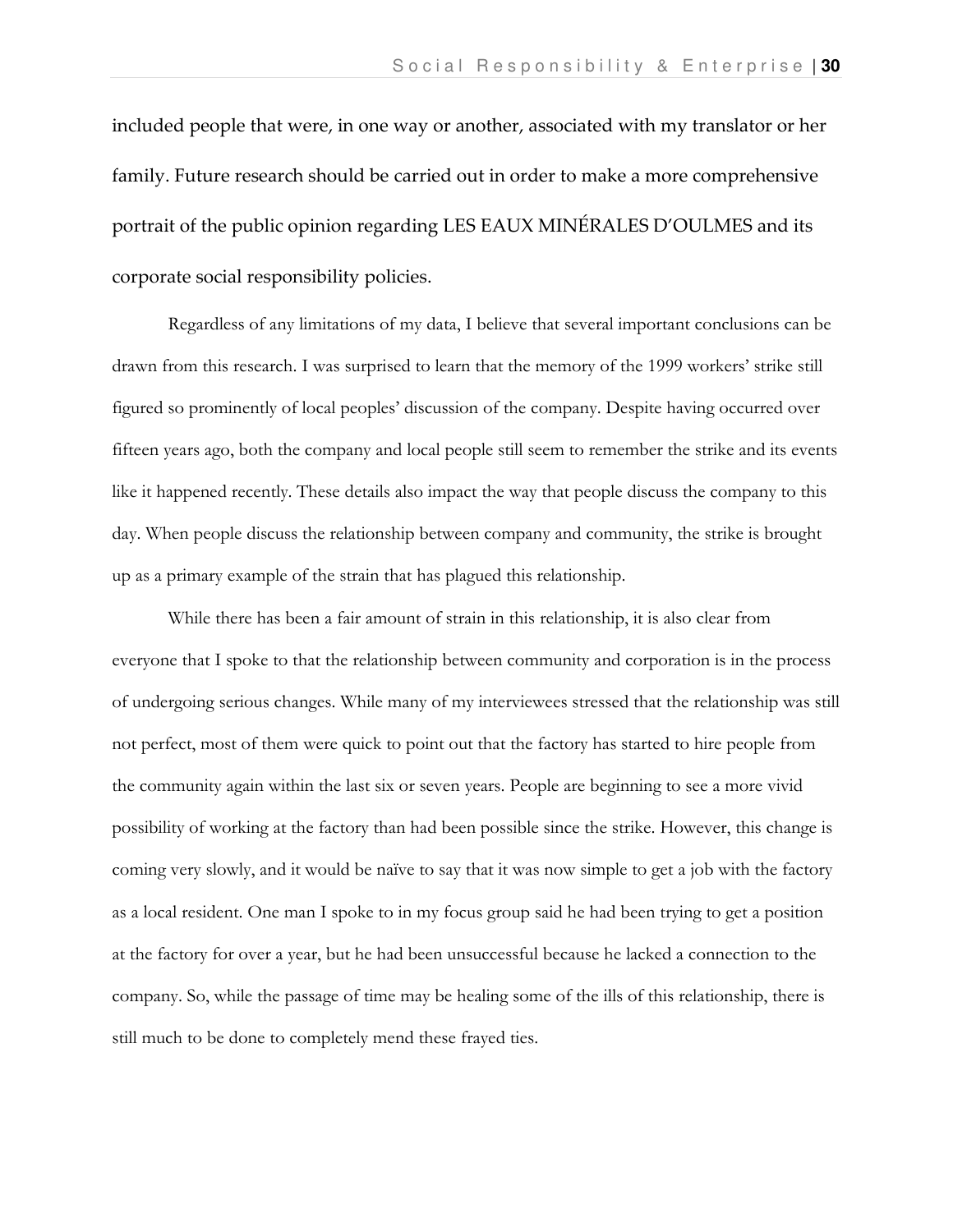This also brings up another important aspect of the company's presence in the Oulmes region: its ties with the local government. Throughout my interviews, the involvement of the local government was brought up again and again. There ran a common thread of blame on the local government for much of the unpleasantness between the local people and the company. I was very surprised at the number of allegations of corruption amongst members of the local government that were brought up throughout my interviews. The way that corruption was discussed, it seemed almost implicit that not all of the money that went into the local government would not make it to the people it was intended to benefit. I wish that I could examine this corruption further and understand the extent to which it impacts local governance, but this would require a separate project entirely. Many of my interviewees suggested that much of what would help to improve relations between the community and Les EauxMinéralesd'Oulmes would have to come from the cooperation of the local government. They did not see sustainable development or improved opportunity for local residentswithout local government officials changing their ways and consciously encouraging a more transparent and helpful relationship with the community.

 It would seem that this is almost a larger issue than the role of Les EauxMinéralesd'Oulmes within the community. From everything I have observed throughout my research, the factory treats its workers pretty well, and it does a fair amount to help the community as well. While the relationship between the factory and local Oulmes residents still needs much improvement, I now believe that none of this improvement can occur without an explicit effort on the part of the local community government to foster this better relationship. If the municipal government does not change, there can be no real mechanism for meaningful change in the relationship between Les EauxMinéralesd'Oulmes and local Oulmes residents.